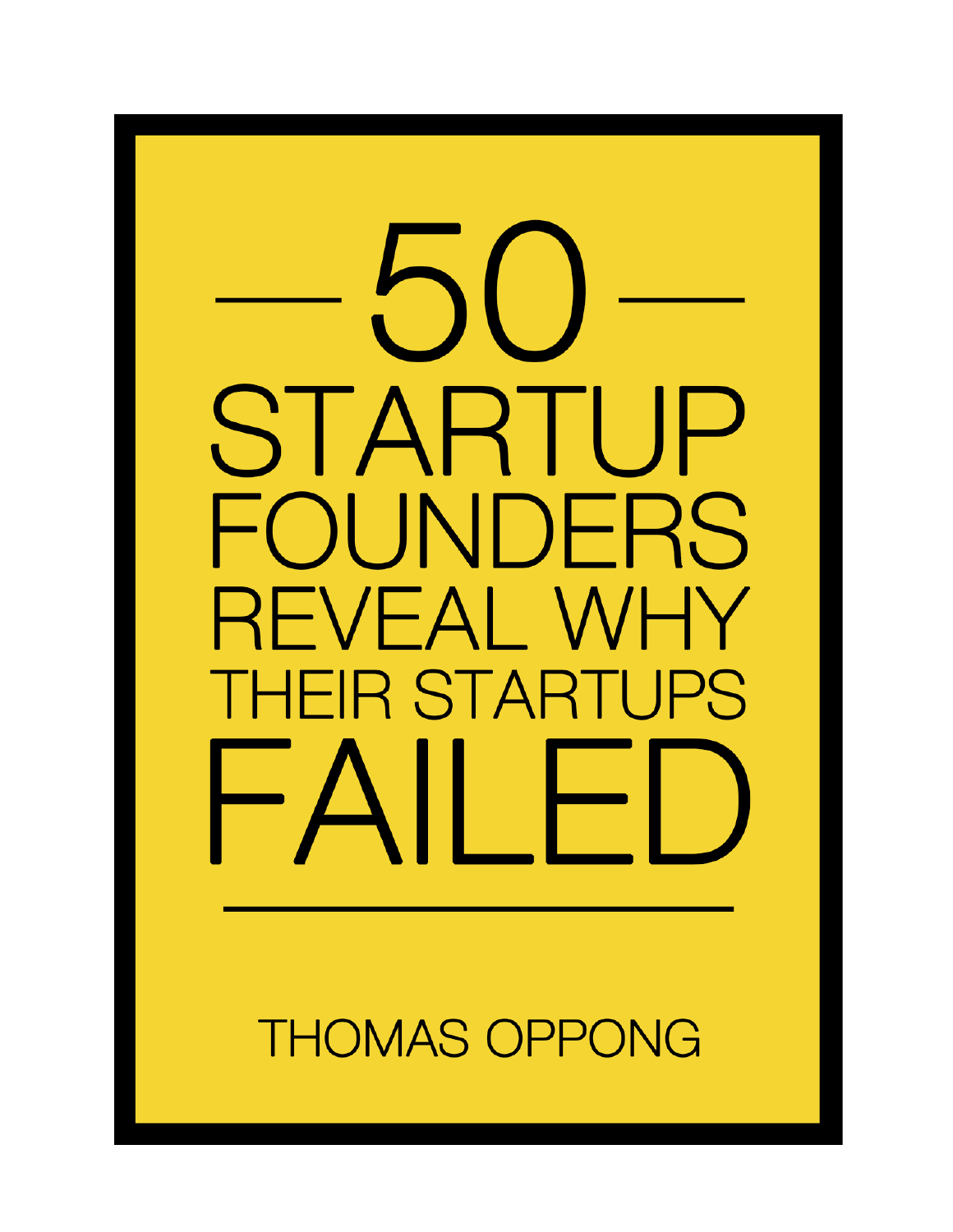Failed Startup Lessons.

# 50 Startup Founders Reveal Why Their Startups Failed

**Thomas Oppong**

[Alltopstartups.com](http://alltopstartups.com/)

**May , 2015**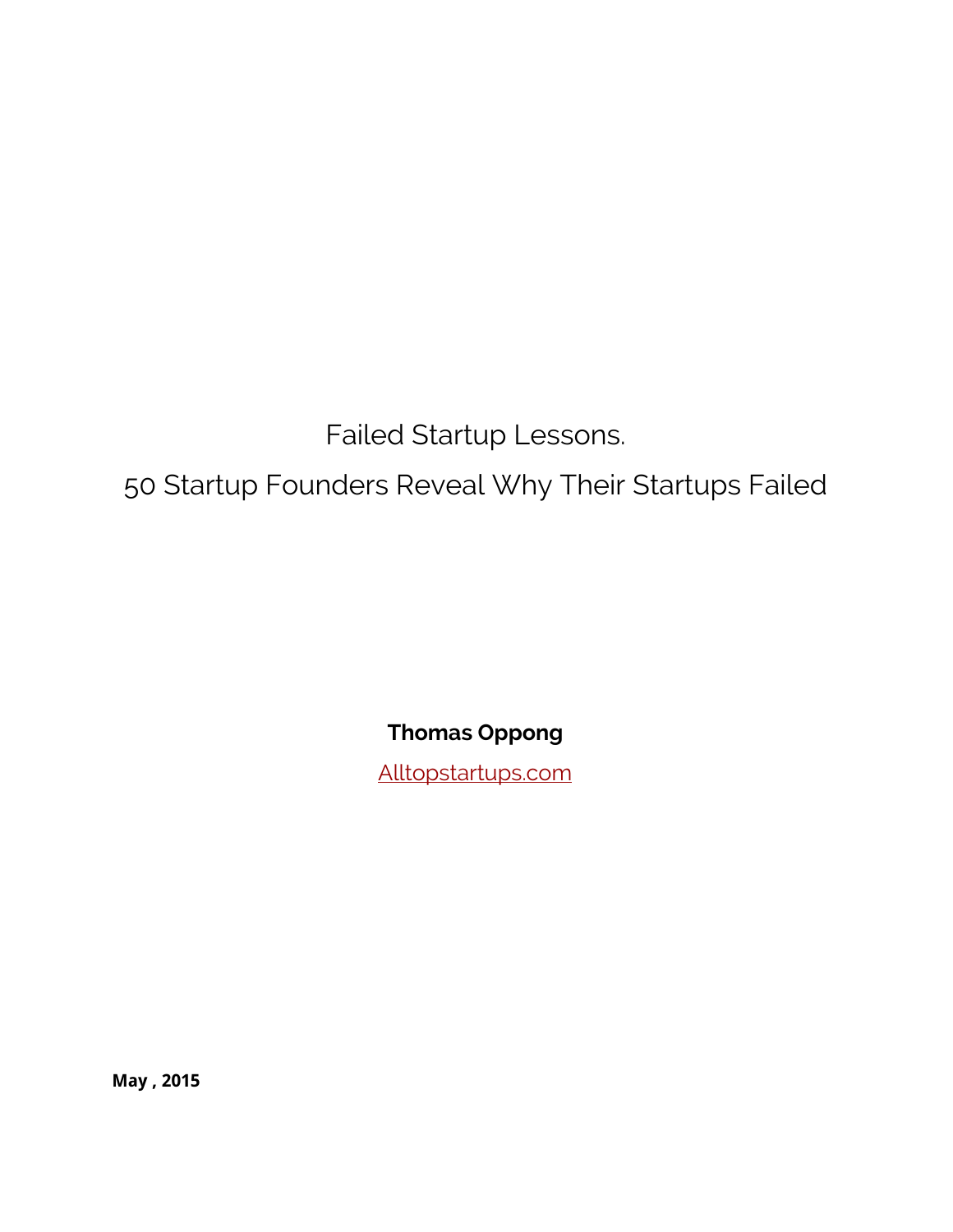#### **Uncopyright 2015. By Thomas Oppong**

This ebook is uncopyrighted. Feel free to take passages from this ebook and replicate them online. Use my content however you want! Email it, share it, reprint it with or without credit. Attribution is appreciated but not required. If someone wants to take my work and improve upon it, as artists have been doing for centuries, I think that's a wonderful thing.

> Other books by Thomas Oppong (Available on Amazon) Start. Make. [Create.](http://www.amazon.com/dp/B00X64J9H2) Do. Don't Start a [Business,](http://www.amazon.com/dp/B00LH45TMC) Solve a Problem How To Find Your Million Dollar Business Idea This [Weekend](http://www.amazon.com/dp/B00XIQ26E6) Idea To Startup [Growth](http://www.amazon.com/dp/B00X7NAFCU)

I also exist outside of this ebook and my blog. Contributor at [Entrepreneur.com](http://www.entrepreneur.com/author/thomas-oppong) Get to know me: **[Facebook](https://www.facebook.com/thomas.oppong)** (Follow my updates), **[Twitter](https://twitter.com/Alltopstartups)** (Mostly startup and productivity tweets), **[LinkedIn](http://www.linkedin.com/in/thomasoppong)** (Strictly business updates).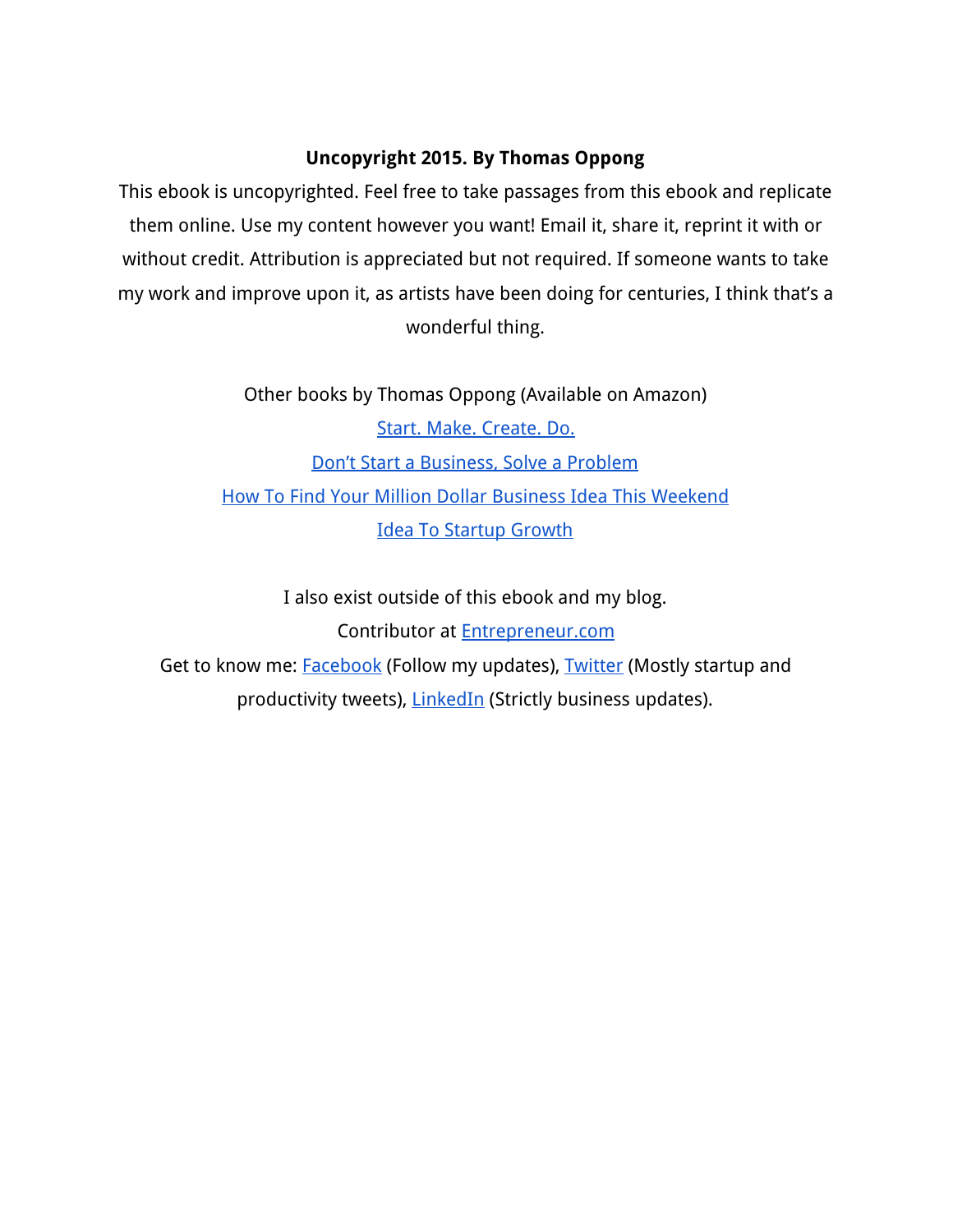## **Content**

[Introduction](#page-5-0)

- 1. Pingjam (a [monetization](#page-7-0) solution for Android app developers)
- 2. [StartupSQUARE](#page-7-1) (a platform for helping entrepreneurs)
- 3. Cusoy [\(restaurant](#page-8-0) meal planner based on your dietary needs)
- 4. Unifyo (a tool for high [performing](#page-8-1) sales team)
- 5. Everpix (photo hosting [service\)](#page-9-0)
- 6. Gowalla [\(location-based](#page-9-1) social network)
- 7. Sonar (social [discovery](#page-9-2) app)
- 8. [Formspring](#page-10-0) (Q&A social network)
- 9. EventVue (online community for [conferences\)](#page-10-1)
- 10. Devver [\(developer](#page-10-2) coding tools)
- 11. FindIt [\(universal](#page-10-3) search across files stored in the cloud)
- 12. Canvas Networks [\(image-centric](#page-11-0) social website)
- 13. Blurtt (photo [sharing](#page-11-1) app )
- 14. Admazely [\(advertising](#page-11-2) for web shops)
- 15. Pumodo (mobile sports [platform\)](#page-11-3)
- 16. Dijiwan (digital [marketing](#page-11-4) company)
- 17. Prim (laundry [delivery\)](#page-12-0)
- 18. InBloom (student data [management\)](#page-12-1)
- 19. Outbox (mail [digitizing](#page-13-0) service)
- 20. Argyle (social media [marketing](#page-13-1) software)
- 21. [Bloom.fm](#page-13-2) (mobile music service)
- 22. Stipple [\(Image-tagging](#page-14-0) advertising)
- 23. Delight [\(usability](#page-14-1) testing for mobile apps)
- 24. How.Do (DIY crafts ideas and [projects\)](#page-14-2)
- 25. [Readmill](#page-14-3) (social reading app)
- 26. Plancast (social site for [planning](#page-15-0) events)
- 27. Flud (social news [reader\)](#page-15-1)
- 28. [DrawQuest](#page-15-2) (drawing app / game)
- 30. Standout Jobs [\(recruiting](#page-16-0) portal)
- 32. Flowtab (mobile drink [ordering\)](#page-16-1)
- 33. Shnergle (real time [reconnaissance](#page-17-0) platform)
- 34. YouCastr (video [platform\)](#page-17-1)
- 35. Admazely (tools for re-targeting [advertisement\)](#page-17-2)
- 36. Meetro [\(multi-network](#page-18-0) social messenger)
- 37. eCrowds (on-demand [content-centered](#page-18-1) community platform)
- 38. Backfence [\(hyperlocal](#page-18-2) news sites)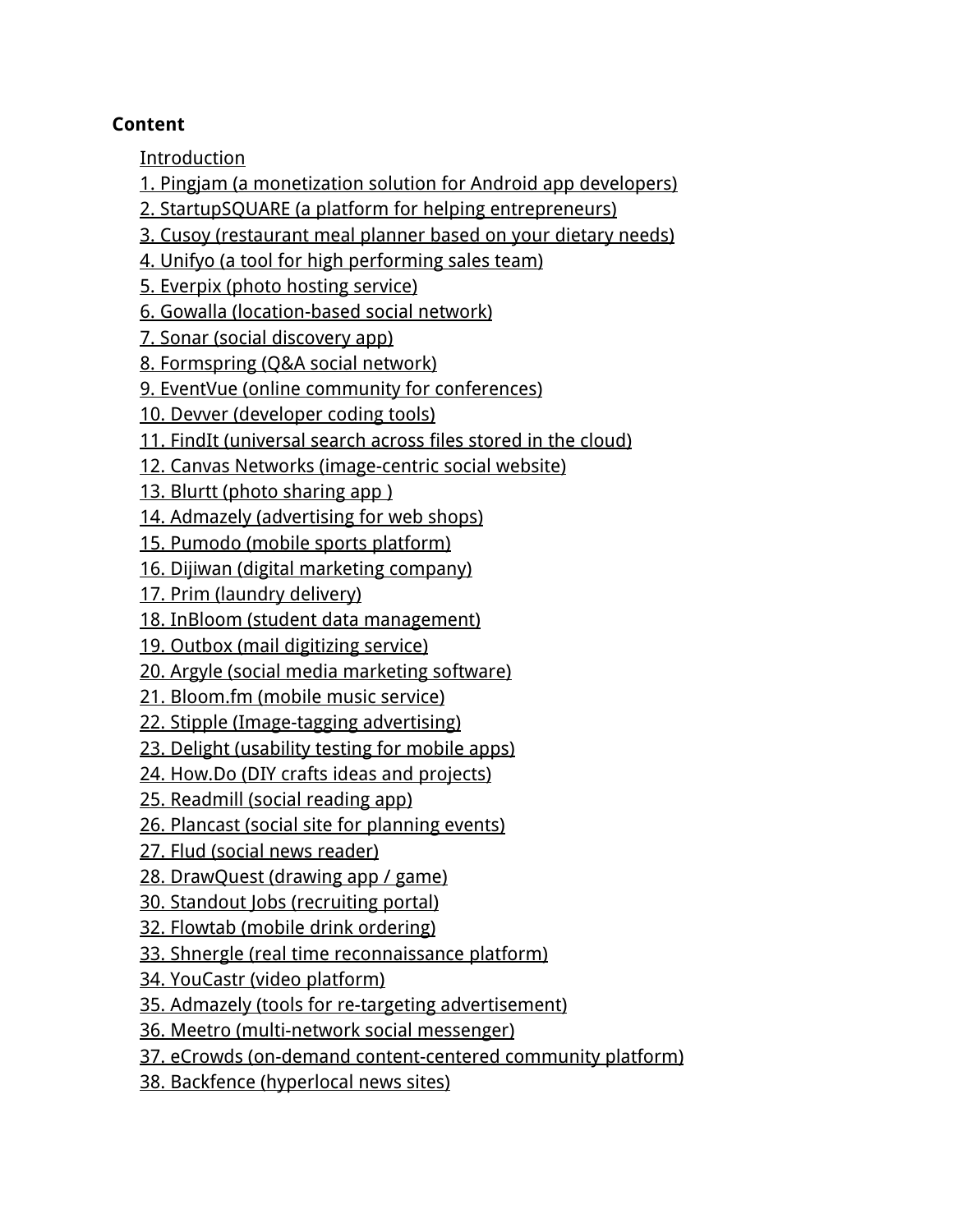39. Standout Jobs (recruitment [communication](#page-19-0) platform)

40. Inhabi (a [matchmaking](#page-19-1) service for renters and landlords)

41. [99dresses](#page-19-2) (Buy, sell & trade fashion)

42. Zillionears (flash sale platform for [musicians\)](#page-20-0)

44. Vinetrade (building and managing wine [portfolios\)](#page-20-1)

45. [Turntable.fm](#page-21-0) (streaming music service)

46. Tab [\(prepaid](#page-21-1) loyalty app)

47. [Intellibank](#page-22-0) (sort of like Dropbox)

48. [Teamometer](#page-22-1) (online team diagnostic tool)

49. Tutorspree (online tutoring [marketplace\)](#page-22-2)

50. Exfm [\(browser-based](#page-23-0) music discovery)

51. Grooveshark [\(music-sharing](#page-23-1) service)

52. Secret [\(anonymous](#page-23-2) sharing app)

53. Trada (paid search [crowdsourced](#page-24-0) marketplace)

54. GigaOm [\(pioneering](#page-24-1) Tech blog)

55. 12 [Lessons](#page-25-0) on Closing Down Your Idea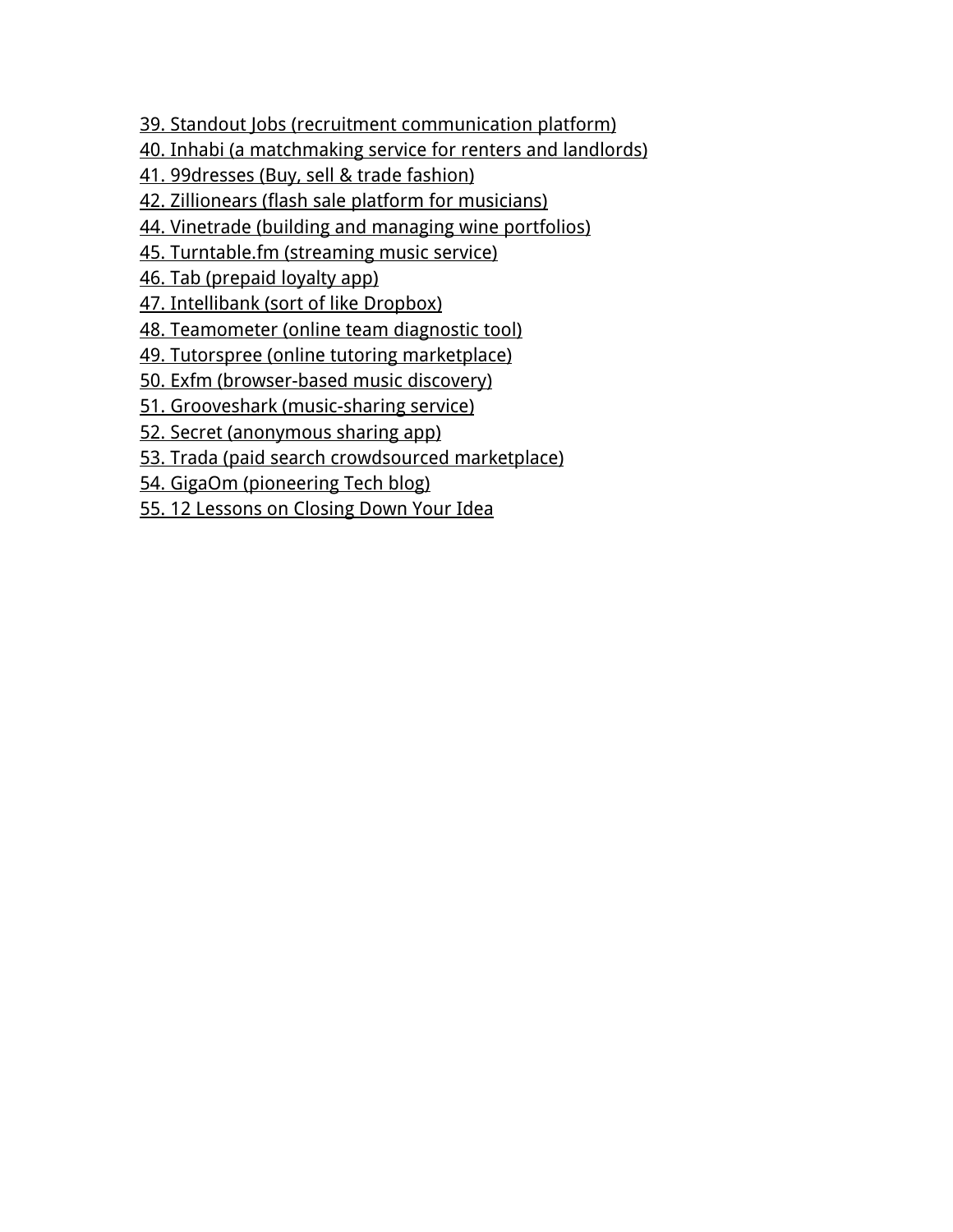#### <span id="page-5-0"></span>**Introduction**

Failure sucks. Startups are dying in numbers every year. Greater percentage of them shutdown and the founders move on to something else. The good thing is that most entrepreneurs don't give up that easily. You can easily start a new business but maintaining it is where the real deal is. These reasons are common with failed startups or those that are about to die: we need more money, we need more traction, we need growth, we need to start making money or else..., we don't have enough buzz, we have management issues and founders have lost interest in the idea. Startups need to have the same kind of urgency to get things off and working as soon as possible, otherwise doomsday will be closer than they think. The money of your customers is the life-blood of your business. Not the money of investors. Not the money of your family or friends. Without paying customers, your startup starves, suffocates and eventually dies by suicide. Justin Kan, the founder of Justin.tv and Socialcam, wrote an enlightening essay a few years ago about how startups don't die, they commit suicide. In this essay, Justin gave an example of AirBnB founders Brian Chesky and Joe Gebbia, who tried to make AirBnB work for years. They racked up thousands of dollars of personal credit card debt. It wasn't until they got into YCombinator and really focused on generating revenue and hitting profitability that they really started seeing product traction. Here is why greater percentage of startups are more likely to commit suicide. 1. They lack product traction. Justin writes, "When startups commit suicide, often the root problem can be traced back to a lack of product traction — it's rare to find people willingly quitting companies with exploding metrics. But one thing that many entrepreneurs don't realize is that patience and iteration are critical in achieving product market fit. Overnight successes might happen fast, but they never actually happen overnight."

2. Many have plans with no visions. Many products have plans but few have visions. They have endless lists of features and capabilities but no unifying vision that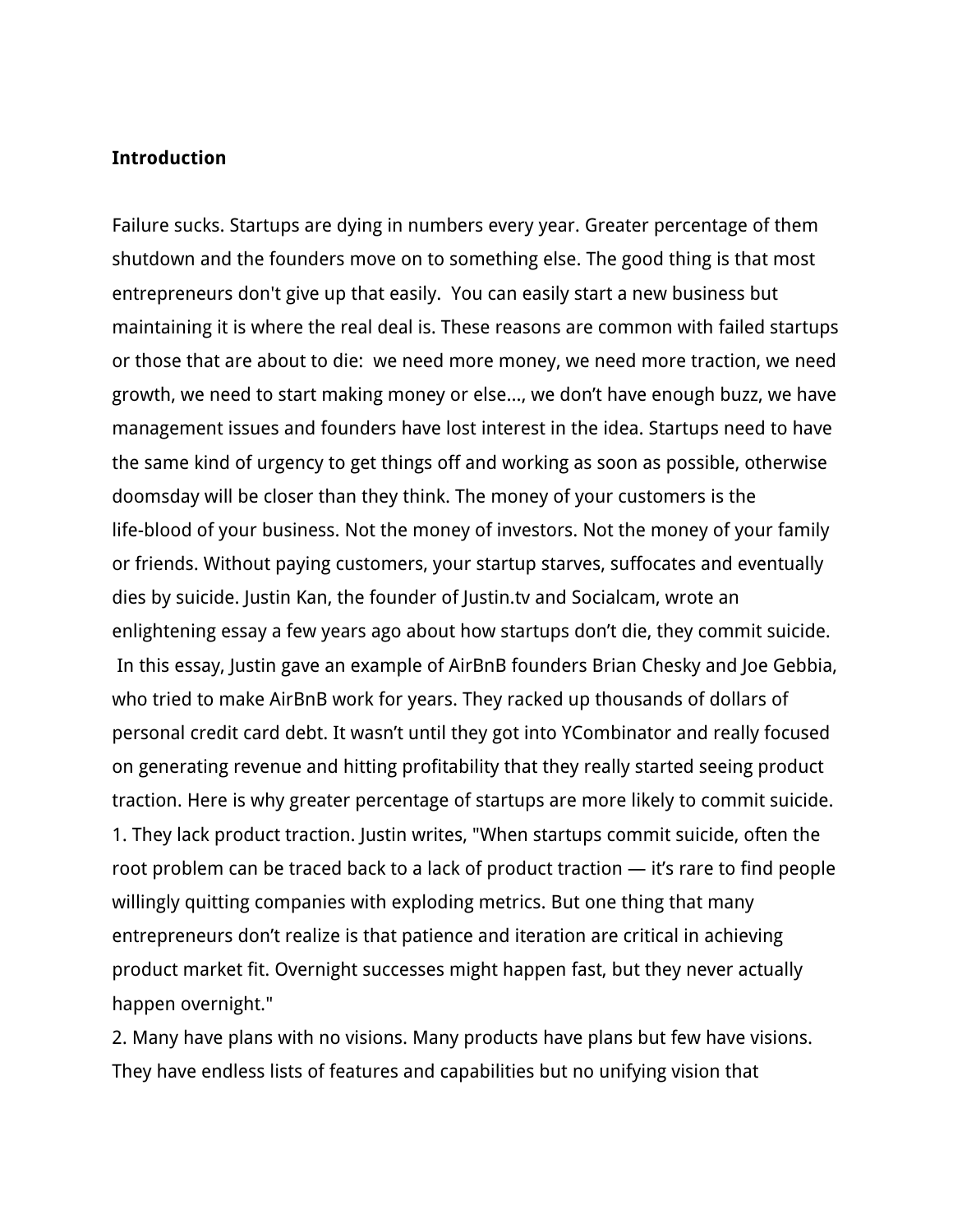everyone is working toward. A product vision is a high-level view of the value you want to provide and an understanding of who you want to provide it to. It's really that simple — in fact, the simpler the better.

3. No Revenue Model, Ever. OK, I understand many startups may not have a revenue model from day one but will try to quickly build up a large audience and monetize it later. But, there better be a clearly communicated revenue plan for when that day happens down the road..and that day will definitely come. And, that revenue plan needs to be material enough, based on credible assumptions, to make it enticing for an investors to get excited and to justify your current valuation. For some products, consumers will never pay for them based on free alternatives available online. So, if you are hoping for advertising to make up the shortfall, you better have a clear and affordable roadmap to millions of users to get the attention of advertisers.

4. They get in the ring but can't stay in it. "Persistence isn't just key — it is everything. Getting in the ring is hard, but staying in the ring is even harder, especially when you feel beaten down, tired and alone. Successful entrepreneurs will readily tell you about the good times, their secrets to success, and even their mistakes (with a ready helping of how they overcame them), but they will rarely mention the times they were ready to throw in the towel and do something else. The truth is that everyone has those moments, and the guys you read about on the cover of Fortune were the ones that didn't quit at them", says Justin. Nobody can promise you will succeed if you stick with your startup. What I do know is that if you give up, you won't possibly succeed.

This document is a collection of what went wrong with 50+ startups. Most of these reasons for failure were shared by the founders in various post mortem posts. Inspired by CB Insight's Startup Failure Post-Mortems.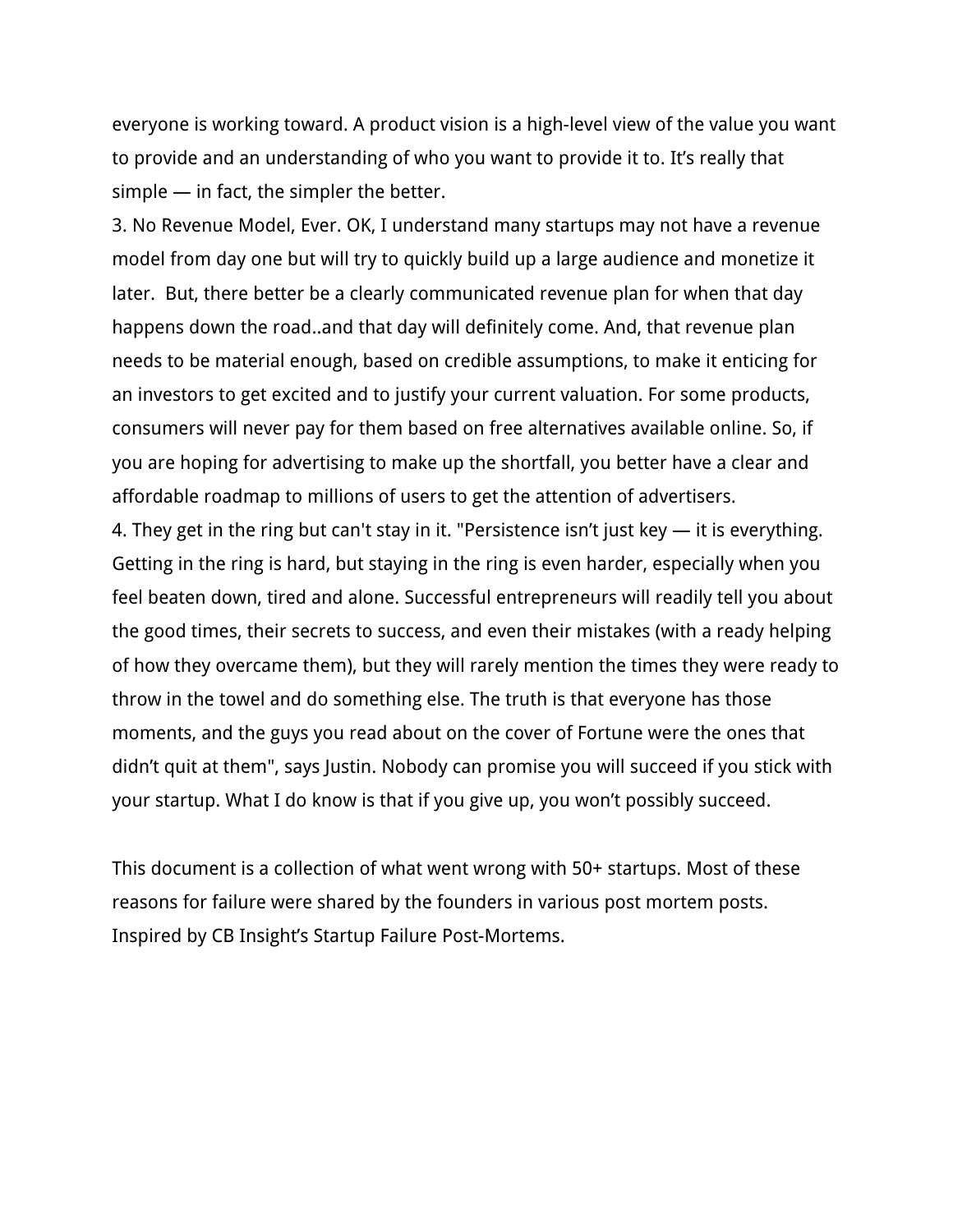#### <span id="page-7-0"></span>**1. Pingjam (a monetization solution for Android app developers)**

Within 6 months of our public launch we had: Over 6,500 apps integrated our SDK into their apps. A run rate of over \$500k earnings for year 1. 60% monthly growth rate in users and revenue. We had bootstrapped our company to that point and hadn't raised any external funds. We were one month away from "Ramen profitability". It all came crashing down in November. On November 1st Google Play kicked out over 1,000 apps that worked with us from their app store. That was the beginning of the tailspin that's ending with our closing today.

Throughout our product development process, we constantly consulted Google developer relations, sales teams, marketing, technical, etc'. We were consistently assured that we are fully compliant with Google's Play store terms which governs our ecosystem. Our EULA was written by a senior Google employee and at the time that Google kicked us out – we were being hosted at one of their incubating facilities. Google proceeded to send threatening emails to our remaining developers that unless they stop working with us their apps would be banned. They even kicked out apps that hadn't worked with us in 3 months. Don't operate in a market where a single player can arbitrarily decide to kill you.

## <span id="page-7-1"></span>**2. StartupSQUARE (a platform for helping entrepreneurs)**

We've demonstrated that there is significant demand for this type of service, we have 46% product / market fit based on Sean Ellis' suggested measurement method, and we have users so enthusiastic about the idea that they just send us money. Still we're shutting it down. One thing that came up again and again in our discussions is that we were trying to do too much at once given our resources. By trying to tackle too much at once, we bypassed our Minimum Viable Product by several orders of magnitude and in doing so, we didn't focus on enough basic value to keep our users coming back.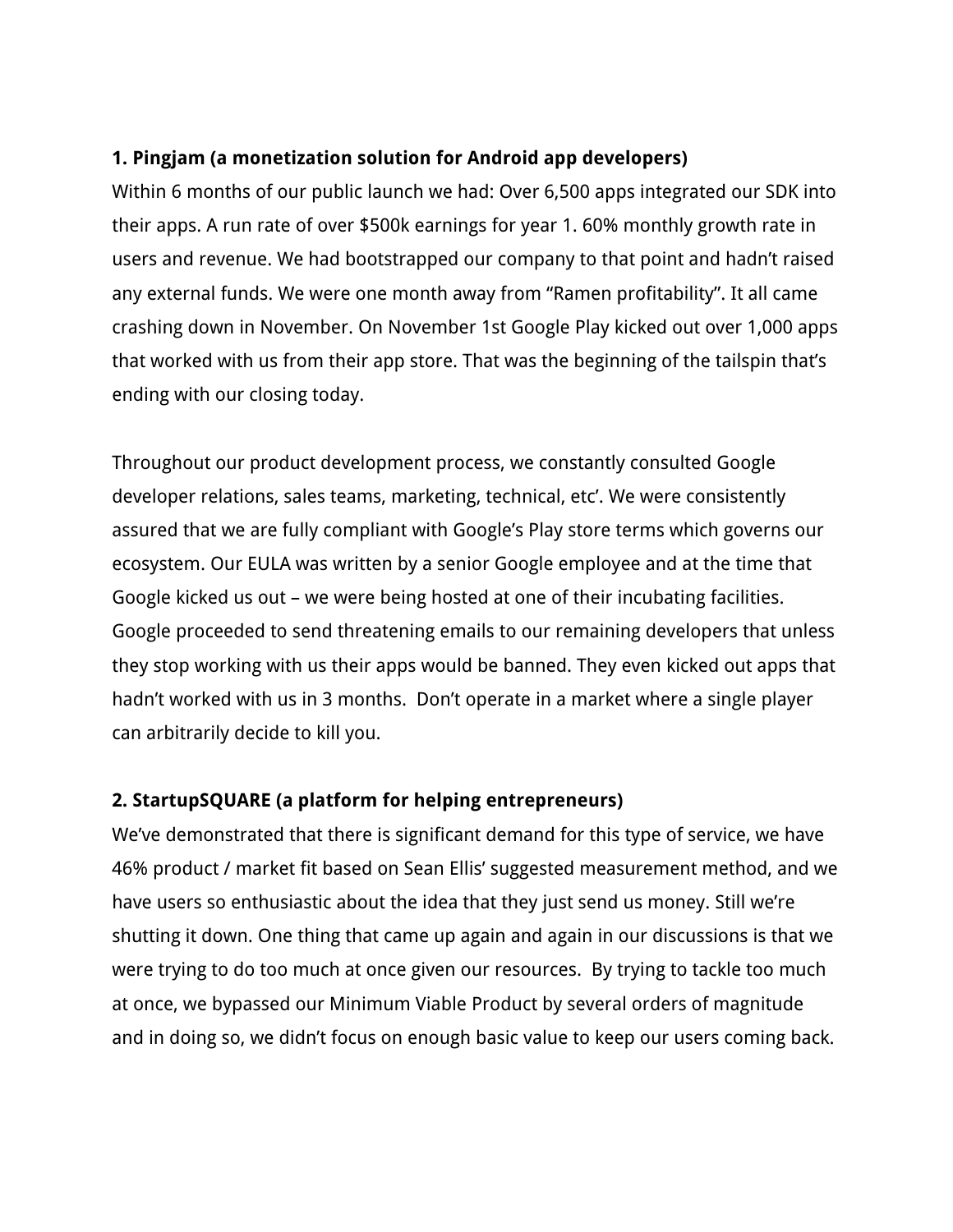## <span id="page-8-0"></span>**3. Cusoy (restaurant meal planner based on your dietary needs)**

I didn't want a startup, but an actual business that generates revenue, and Cusoy would not fulfill that personal goal for me without a full-time team, 1-2+ years of funding, multiple years of hard work (3-5+ years at the very least?) trying to answer the if/when questions of whether or not Cusoy could make money (very expensive questions too, might I add — not only in money but time, my most valuable asset). While I know there might be a possibility I could hustle incredibly hard and try to set up partnerships, the time investment required far outweighed the already incredibly slim chances of generating revenue.

#### <span id="page-8-1"></span>**4. Unifyo (a tool for high performing sales team)**

We built a 7 people team and increased our total investment amount to \$700,000 in total, adding investors like Seedcamp, EC1 Capital, Firestartr, Angellab and Tom Blackie. Ultimately Unifyo failed to find a product market fit and should have not tried to overstretch the technical possibilities of being able to support different email clients and browsers. We had deployed solutions in big professional services companies to even a Fortune 500 bank, but ultimately did not have the bandwidth to succeed with an enterprise sales approach.

Apart from committing typical startup sins like not being focused enough and occasionally trying to scale prematurely, we learned a ton of lessons. We couldn't empathize with big corporations and heard only scary things about the long sales cycles. However, every company we have kept track of in the 'relationship management' space has either shut down or moved at least into the B2B space (as opposed to targeting consumers). Even though we felt we had product market fit with an amazing user experience in demos, in practice our tool mostly underwhelmed users — and there was no easy way to test and plan for all the edge cases with organic data that was out there and always evolving.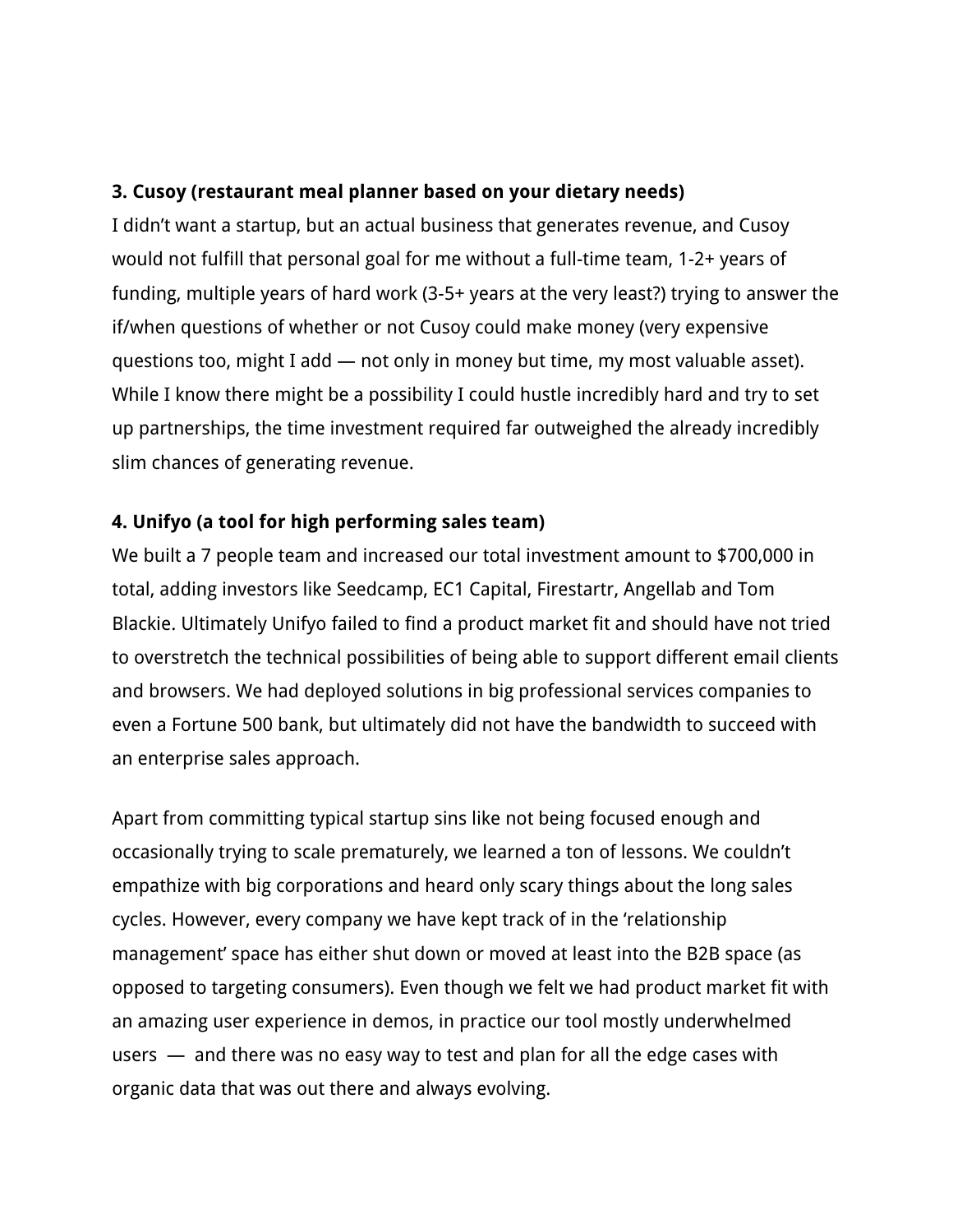#### <span id="page-9-0"></span>**5. Everpix (photo hosting service)**

Everpix attracted 55,000 users and earned enough each month to cover the cost of the service, if not employees' salaries. But while its talented team obsessed over the look and features of its product, user growth failed to keep pace. They failed to effectively position themselves against giants like Apple and Google, who offer fairly robust and mostly free — Everpix alternatives. And while the product wasn't particularly difficult to use, it did have a learning curve and required a commitment to entrust an unknown startup with your life's memories — a hard sell that Everpix never got around to making much easier. Everpix is in the process of selling off its technology in order to cover the costs of ending the service.

#### <span id="page-9-1"></span>**6. Gowalla (location-based social network)**

While Gowalla continued to grow, the trajectory was not what it needed to be. At least not in terms of winning the game we had chosen to play. We were the younger, prettier, but less popular sister of Foursquare. And even that had changed. In time, Foursquare had dramatically improved the design and experience of its service. This was no longer a defensible platform for us as a company. We felt that in order to survive we had to get our numbers up. We tried just about everything to juice growth, some ideas being more successful than others.

## <span id="page-9-2"></span>**7. Sonar (social discovery app)**

We received conflicting advice from lots of smart people about which is more important. We focused on engagement, which we improved by orders of magnitude. No one cared. People didn't like the bland "@Sonar" text string so they stopped sharing updates from Sonar. Their friends never engaged with our updates in the first place. Facebook noticed this and started hiding our posts. Instead of optimizing for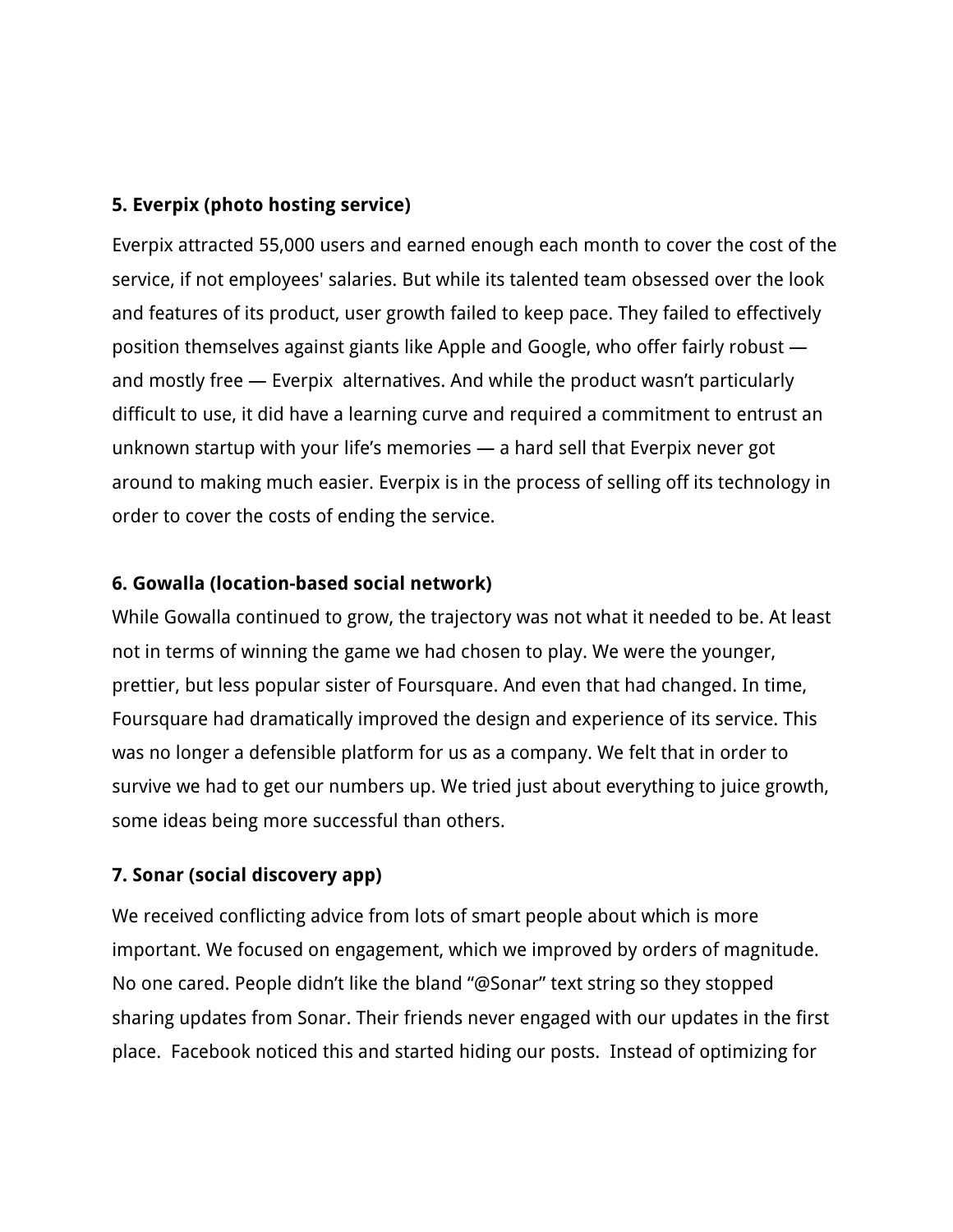actual user behavior, we spent countless white boarding sessions trying in vain to design an alternative.

## <span id="page-10-0"></span>**8. Formspring (Q&A social network)**

We protected anonymous content to a fault and out follow-model shot us in the foot. We spent a lot of time on anonymity. It was our sacred cow. Looking back, we should have spent that time finding ways to gracefully degrade that feature instead of finding ways to keep it alive. Formspring had clearly struck a chord with people aching to share more about themselves with their friends. And instead of making it apparent that they were achieving their goal, we put an artificial barrier in place and prevented them from knowing if Formspring was working for them or not. The company raised a total of \$14 million in venture capital and shutdown on March 31st 2013.

## <span id="page-10-1"></span>**9. EventVue (online community for conferences)**

We made deadly cultural and strategic mistakes. We tried to build a sales effort too early, with too weak of a product after initial financing and waited too long to address the "nice to have" problem. We didn't make Eventvue self-serve to let anyone come and get it. We didn't focus on learning & failing fast until it was too late. And didn't care/focus enough about discovering how to market eventvue.

## <span id="page-10-2"></span>**10. Devver (developer coding tools)**

We focused on engineering first and customer development second. Most of the mistakes we made developing our test accelerator and, later, Caliper boiled down to one thing: we should have focused more on customer development and finding a minimum viable product (MVP).

## <span id="page-10-3"></span>**11. FindIt (universal search across files stored in the cloud)**

Starting a company and trying to change the world is no easy task. We had a vision to empower people with simple and intuitive search on their phone. Many of our users told us incredible stories about FindIt helping them in moments of need, but in the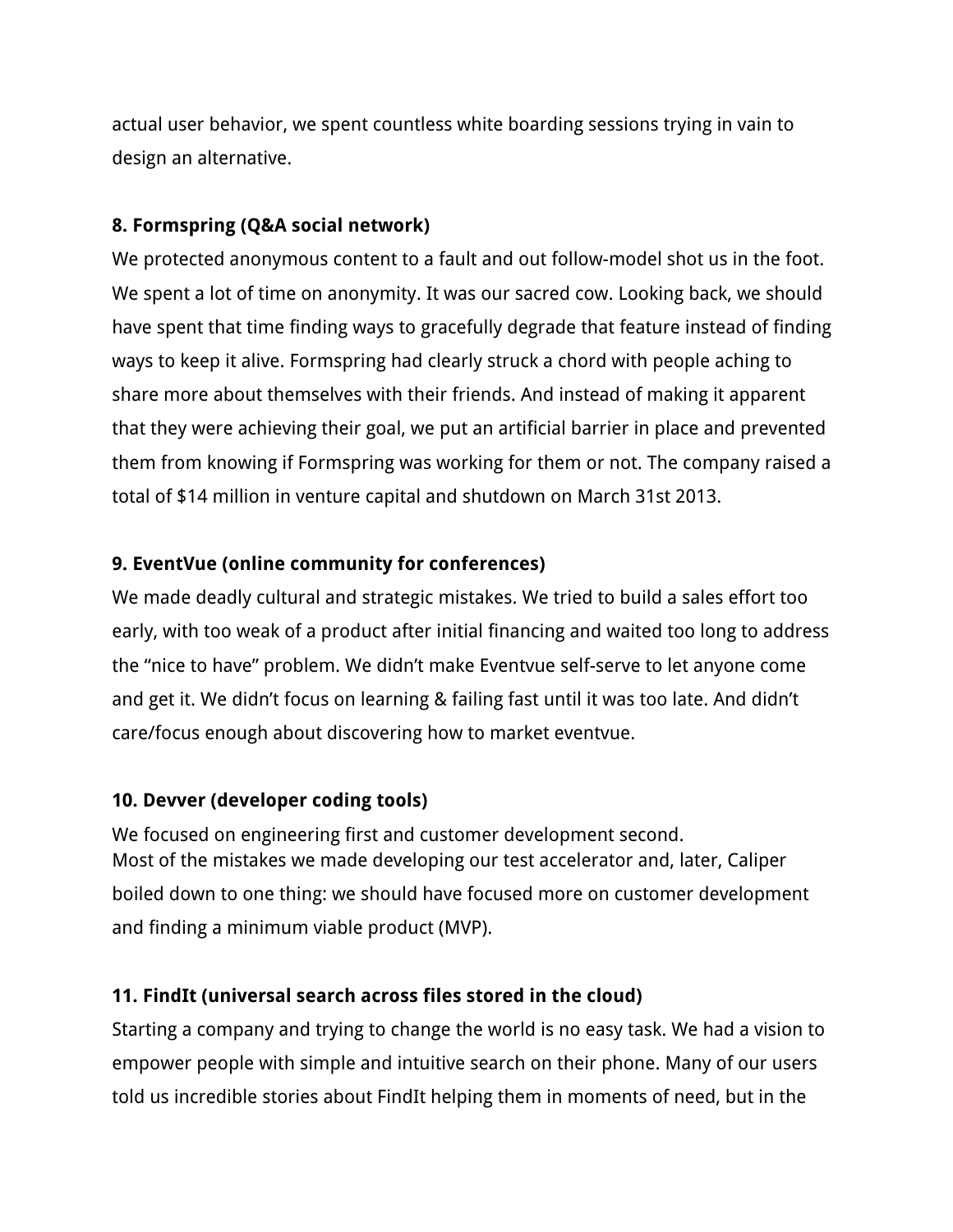process we learned that the majority of our users did not need FindIt often enough to justify our continued time and effort on this problem.

## <span id="page-11-0"></span>**12. Canvas Networks (image-centric social website)**

It may seem surprising that a seemingly successful product could fail, but it happens all the time. Although we arguably found product/market fit, we couldn't quite crack the business side of things. Building any business is hard, but building a business with a single app offering and half of your runway is especially hard.

## <span id="page-11-1"></span>**13. Blurtt (photo sharing app )**

I started to feel burned out. I was Blurtt's fearless leader, but the problem with burnout is that you become hopeless and you lose every aspect of your creativity. I'd go to work feeling tired and exhausted. I was burning the candle at both ends. Do not launch a startup if you do not have enough funding for multiple iterations. The chances of getting it right the first time are about the equivalent of winning the lotto.

## <span id="page-11-2"></span>**14. Admazely (advertising for web shops)**

We ran out of funding and didn't manage to raise more money. We had product problems. We had sales and marketing problems. We had people problems. We had process problems. Startups have problems. It's a grind - that's the nature of it.

# <span id="page-11-3"></span>**15. Pumodo (mobile sports platform)**

Pumodo was a product where people wanted to consume the live matches, player data and history but players didn't want to supply it. The reward wasn't high enough compared to the effort. Our biggest self-realization was that we were not users of our own product. We didn't obsess over it and we didn't love it. We loved the idea of it. That hurt.

# <span id="page-11-4"></span>**16. Dijiwan (digital marketing company)**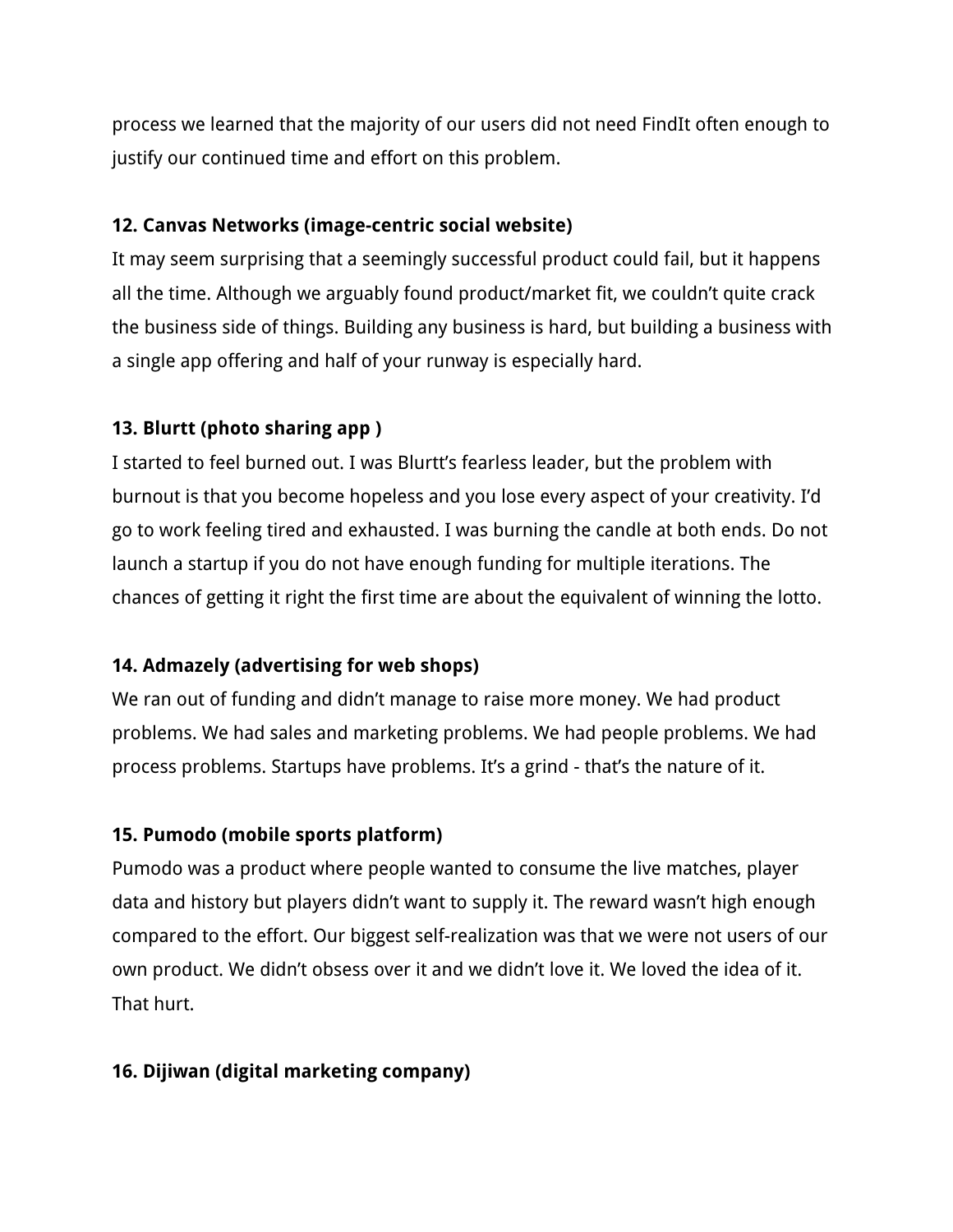Dijiwan raised 0.5M€ in January 2012 from French public investors to develop its business within a year. Djiwan requested bankruptcy protection in September 2012. One of the failures was clearly the will to spend all the money rather than to spend it wisely. The primary objective should have been to generate more revenues or to sustain the innovation — if it broadens the business reach and simplifies customers acquisition. Around 600K€ were burnt in 6 months if you consider the revenues and the funding. For a 10 people company, this is a lot! We granted a lot of discounts to get customers on board. For the sake of signing new and more cyclic contracts afterwards. The contracts never happened. We built a nice piece of software. But we never acquired any additional customers by polishing a line of code or by adding a new feature. Because those lines of code never faced anyone willing to sign a check.

## <span id="page-12-0"></span>**17. Prim (laundry delivery)**

The YCombinator-backed laundry pick-up and delivery business barely lasted seven months. Prim tried to be the Uber for people with dirty clothes: It was a marketplace that enabled easy payments, pick-ups, processing and delivery. When Prim shuttered, it was seeing 1,000 pounds of clothes from 40 clients a day — and growing. The real issue had been working with laundromats — the smaller ones couldn't handle much additional laundry, while the larger ones often offered delivery service on their own. We realized that for us to have a sustainable source of supply, we'd need to go and open our own laundry facilities. Running our own laundromats still would have made a profitable business in five to 10 years, with revenues of \$10 million to \$15 million, but it was a direction we didn't want to go.

#### <span id="page-12-1"></span>**18. InBloom (student data management)**

It is a shame that the progress of this important innovation has been stalled because of generalized public concerns about data misuse. In New York, these misunderstandings led to the recent passage of legislation severely restricting the education department from contracting with outside companies like inBloom for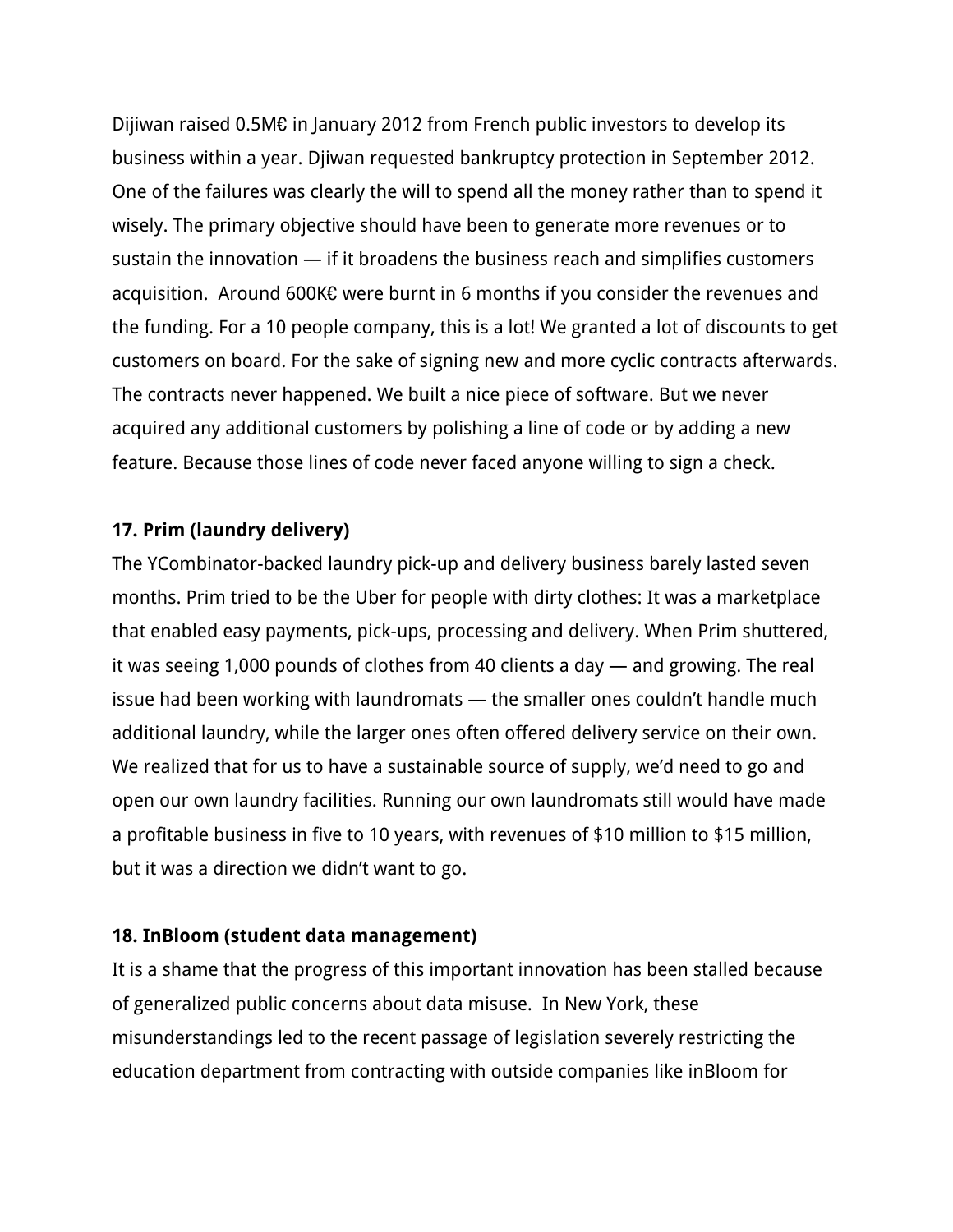storing, organizing, or aggregating student data. We stepped up to the occasion and supported our partners with passion, but we have realized that this concept is still new, and building public acceptance for the solution will require more time and resources than anyone could have anticipated.

## <span id="page-13-0"></span>**19. Outbox (mail digitizing service)**

After raising \$5m in June of last year, we set out to onboard the 4,000 individuals we had amassed on our central-San Francisco waitlist. We projected converting a large percentage of these individuals, and planned to scale our marketing efforts at a projected cost of \$20 per acquisition. However, after an extensive email marketing campaign to our waitlist, total yield from the waitlist was under 10 percent. And as we started marketing outside of this network, we had difficulty finding a repeatable and scalable acquisition channel. Our monthly operating deficits were too high, and even though we continued to get better at acquisition, each small success actually saw our cash curve decline further because our density remained flat.

## <span id="page-13-1"></span>**20. Argyle (social media marketing software)**

We made a good go of it, for sure. But today's social media management space is becoming more and more dominated by large companies with very large marketing budgets and sales teams. On top of this increased competition is the high cost of maintaining integrations with the ever-changing social media networks. It's a lot for a small team. We've tried a number of things to make it work, but in the end it looks like it's not in the cards.

## <span id="page-13-2"></span>**21. Bloom.fm (mobile music service)**

We were very close to coming out the other side of this. But, alas, it wasn't to be. After Bloom.fm was placed into administration we received incredible amount of support from our users and a lot of commercial interest from prospective buyers. One offer stood out in particular, as it would have allowed Bloom to continue in the spirit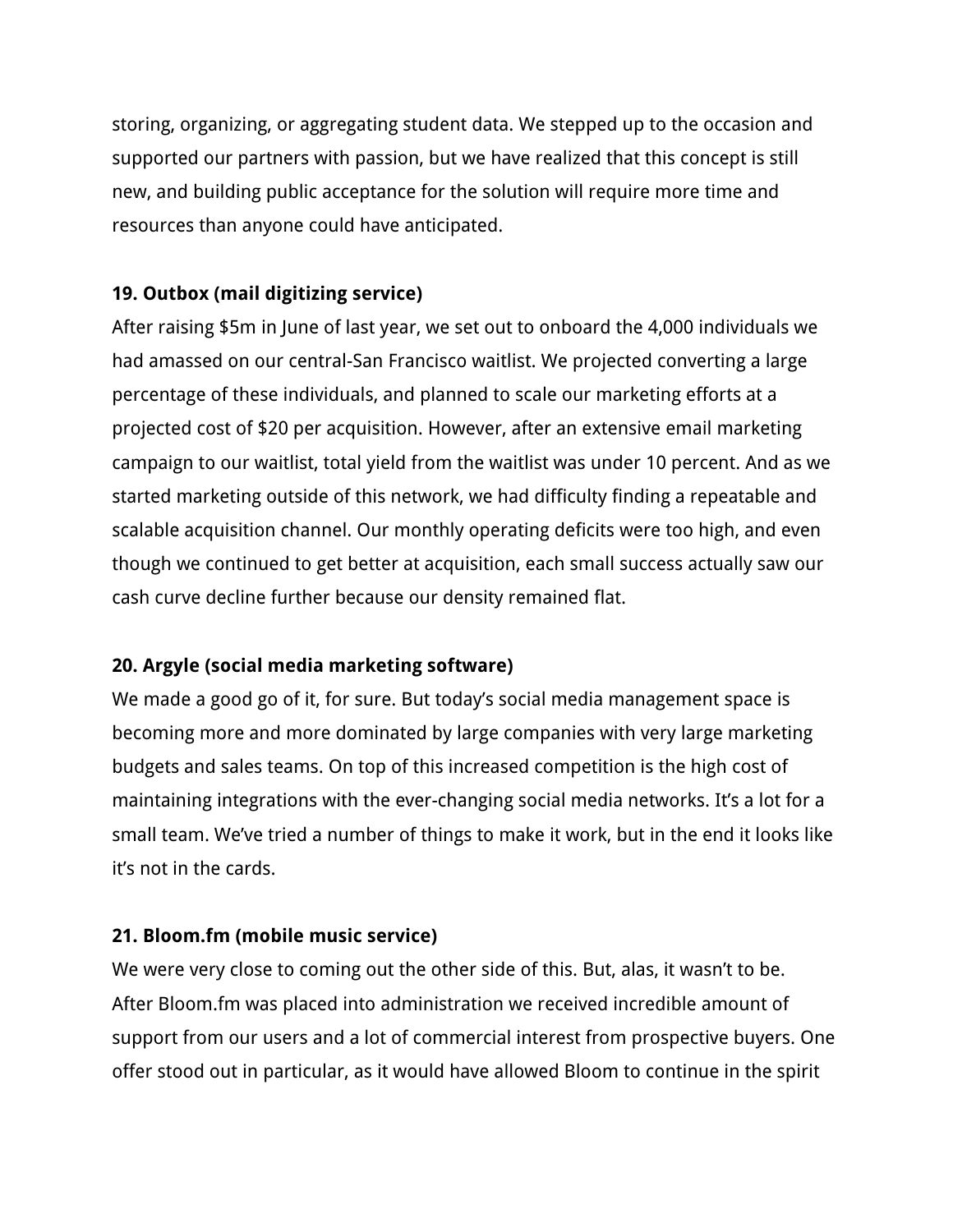we originally intended. We have worked furiously on finalising it but unfortunately, due to very tight timelines and complexities associated with the administration process, the deal fell through at the last minute.

## <span id="page-14-0"></span>**22. Stipple (Image-tagging advertising)**

Stipple Inc. has called it quits, shutting its doors less than 18 months after raising capital at a valuation just south of \$25 million. We had turned on revenue, but did not scale fast enough. We were not yet profitable. Like many companies we got into the Series A crunch and we weren't able to raise more money. We simply weren't able to get dollars flowing from the marketplace to line up with our expense structure.

## <span id="page-14-1"></span>**23. Delight (usability testing for mobile apps)**

Our most expensive monthly plan was US\$300. Customers who churned never complained about the price. We just didn't deliver up to their expectation. Customers pay for information, not raw data. Customers are willing to pay a lot more for information and most are not interested in data. Your service should make your customers look intelligent in front of their stakeholders. Follow up with inactive users. This is especially true when your service does not give intermediate values to your users. Our system should have been smarter about checking up on our users at various stages.

## <span id="page-14-2"></span>**24. How.Do (DIY crafts ideas and projects)**

Our goal was now to transform that passion into a sustainable platform. We have failed to make this possible and without the resources needed for development. It has been a difficult decision to close the platform, made with every consideration of alternative ways to continue. Together we created more than 1.7 million learnings, and over 7 thousand projects.

## <span id="page-14-3"></span>**25. Readmill (social reading app)**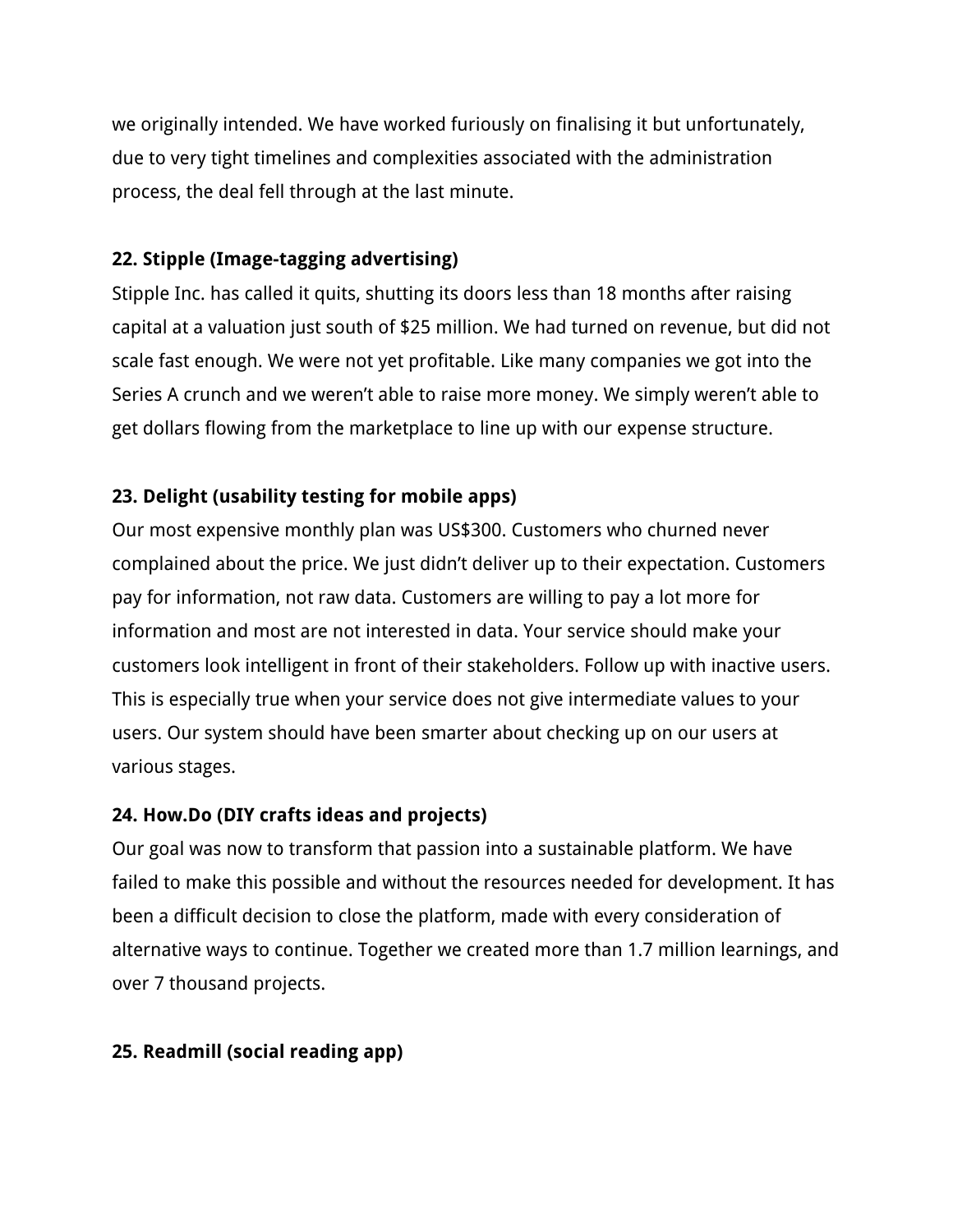Many challenges in the world of ebooks remain unsolved, and we failed to create a sustainable platform for reading. Unfortunately, it is not possible to sell books on Apple's platform at a competitive price. We also considered the book subscription model but did not find it to be a viable option for us. Finally, even if all users paid for the app, it would not provide the necessary resources to sustain and develop it. We considered every option before making the difficult decision to end the product that brought us together. Readmill was subsequently acquired by Dropbox.

## <span id="page-15-0"></span>**26. Plancast (social site for planning events)**

Along the way my team built a minimum viable product, launched from obscurity, raised a seed round of funding from local venture capitalists and angel investors, and worked like mad to translate our initial success into long-term growth, engagement and monetization. Alas, our efforts began to stall after several months post-launch, and we were never able to scale beyond a small early adopter community and into critical, mainstream usage. While the initial launch and traction proved extremely exciting, it misled us into believing there was a larger market ready to adopt our product. Over the subsequent year and a half, we struggled to refine the product's purpose and bolster its central value proposition with better functionality and design, but we were ultimately unable to make it work (with user registration growth and engagement being our two main high-level metrics).

## <span id="page-15-1"></span>**27. Flud (social news reader)**

It was also a surprising conclusion, considering that Flud had managed to raise \$2.1 million in seed financing. In fact what eventually killed Flud, was that the company wasn't able to raise this additional funding. Despite multiple approaches and incarnations — including a pivot toward enterprise — in pursuit of the ever elusive product-market fit (and monetization), Flud eventually ran out of money — and a runway.

## <span id="page-15-2"></span>**28. DrawQuest (drawing app / game)**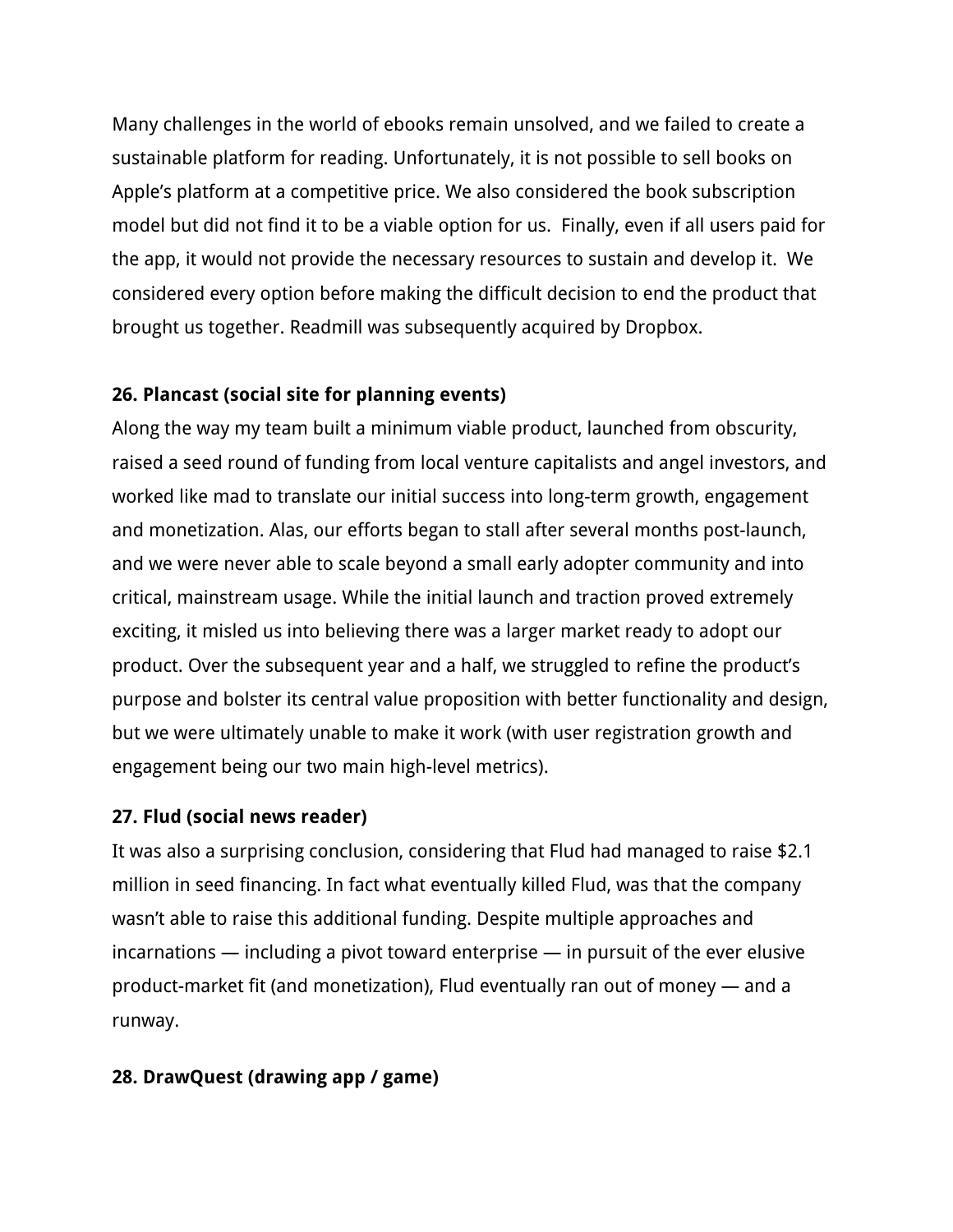No soft landing, no happy ending—we simply failed. It's been a long four year journey, full of highs and lows. I am simultaneously incredibly proud, and incredibly disappointed. I'm incredibly proud of an amazing team and all that they have accomplished. In the past year it's been downloaded more than 1.4 million times, and is currently used by about 25,000 people a day, and 400,000 last month alone. Retention and engagement are great. And yet we still failed. It may seem surprising that a seemingly successful product could fail, but it happens all the time. Although we arguably found product/market fit, we couldn't quite crack the business side of things. As we approached the end of our runway, it became clear to us that DrawQuest didn't represent a venture-backed opportunity, and even with more time that was unlikely to change.

## <span id="page-16-0"></span>**30. Standout Jobs (recruiting portal)**

I raised too much money, too early for Standout Jobs (~\$1.8M). We didn't have the validation needed to justify raising the money we did. Part of the reason for this is that the founding team couldn't build an MVP on its own. That was a mistake. If the founding team can't put out product on its own (or with a small amount of external help from freelancers) they shouldn't be founding a startup. We could have brought on additional co-founders, who would have been compensated primarily with equity versus cash, but we didn't.

## <span id="page-16-1"></span>**32. Flowtab (mobile drink ordering)**

We hired a local operations manager in Denver (Sasha Juliard) and soon launched at Shotgun Willie's (the highest-grossing strip club in CO) and two other bars. We made about \$1,200 on each deal (50% went to DexOne, we spent \$800 on each launch event and we had \$500 in hardware costs), this was the only sales revenue Flowtab ever made. We were tightening up our sales process, but it was hard to market ourselves properly in those bars without being there. It quickly become a distraction to our operations in San Francisco.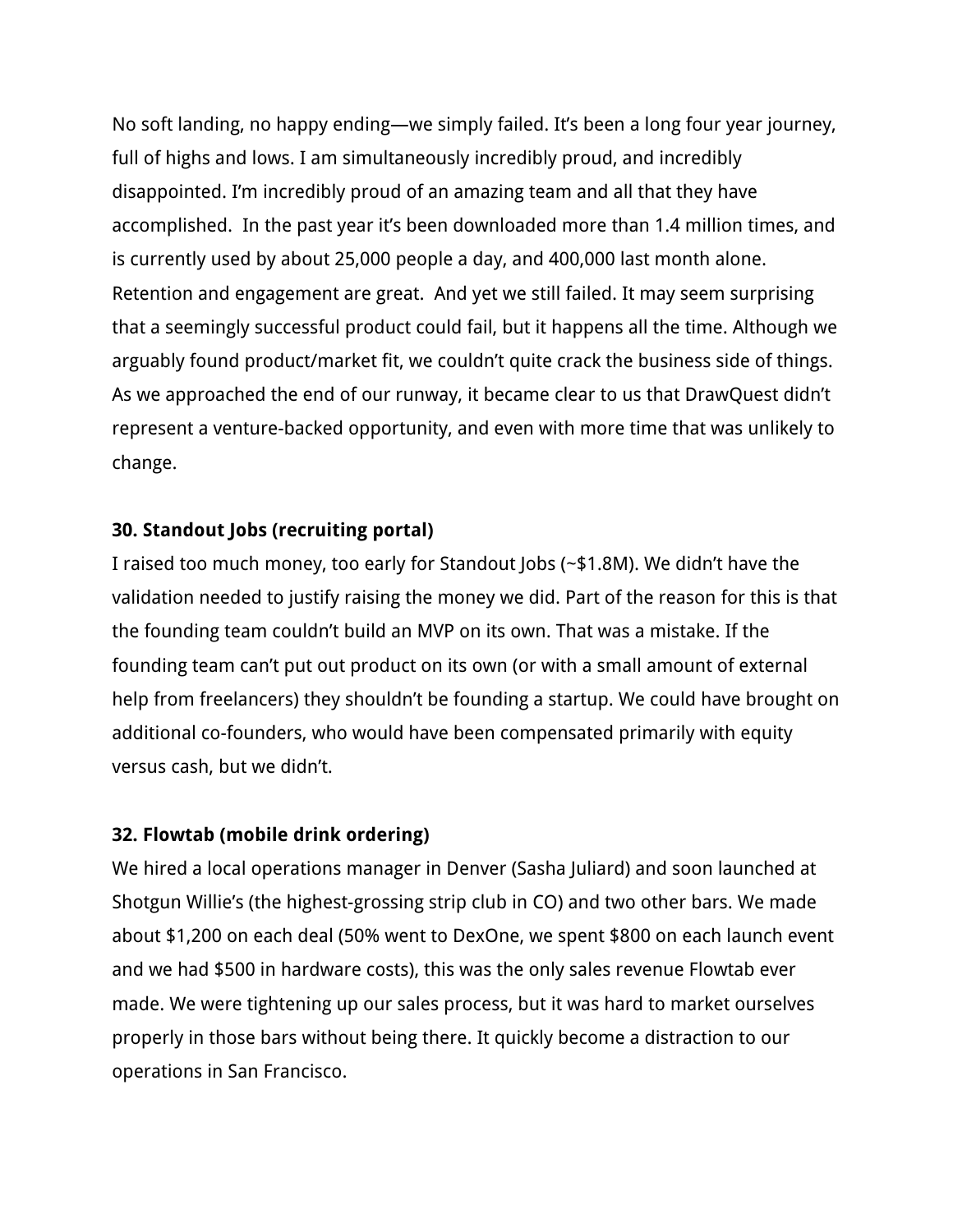## <span id="page-17-0"></span>**33. Shnergle (real time reconnaissance platform)**

Does your idea only monetise at scale? If your idea can only be monetised at scale, head to San Francisco / Silicon Valley. There isn't enough risk capital, or enough risk appetite, in the UK/EU venture market to pour capital into unproven R&D concepts. If you want to build in the UK, find some way of charging money from day one. You can still use a freemium structure to up-sell later. Shnergle was never going to monetise before it had scaled fairly significantly. Fail!

We thought we had validation of the student market from our developers; we didn't. They worked crazy hours for very little return, based purely on pursuit of a vision; that is NOT standard student behaviour. Fail! Build a community before you even start the company. We were far too secretive. Fail! A small core of our friends were huge advocates, but the majority completely ignored Shnergle. It's not personal; they just weren't buying what we were selling….even for free! Fail!

## <span id="page-17-1"></span>**34. YouCastr (video platform)**

The market was not there. The thesis of our current business model (startups are all about testing theses) was that there was a need for video producers and content owners to make money from their videos, and that they could do that by charging their audience. We found both sides of that equation didn't really work. I validated this in my conversations with companies with more market reach than us, that had tried similar products (ppv video platform), but pulled the plug because they didn't see the demand for it.

## <span id="page-17-2"></span>**35. Admazely (tools for re-targeting advertisement)**

We ran out of funding and didn't manage to raise more money. We raised a seed round in April 2012. And we formally filed for bankruptcy in May 2013. As mentioned, our cash-out-date was approaching. We'd joined the Accelerace program based on a recommendation from our chairman and representative of our lead investor, SEED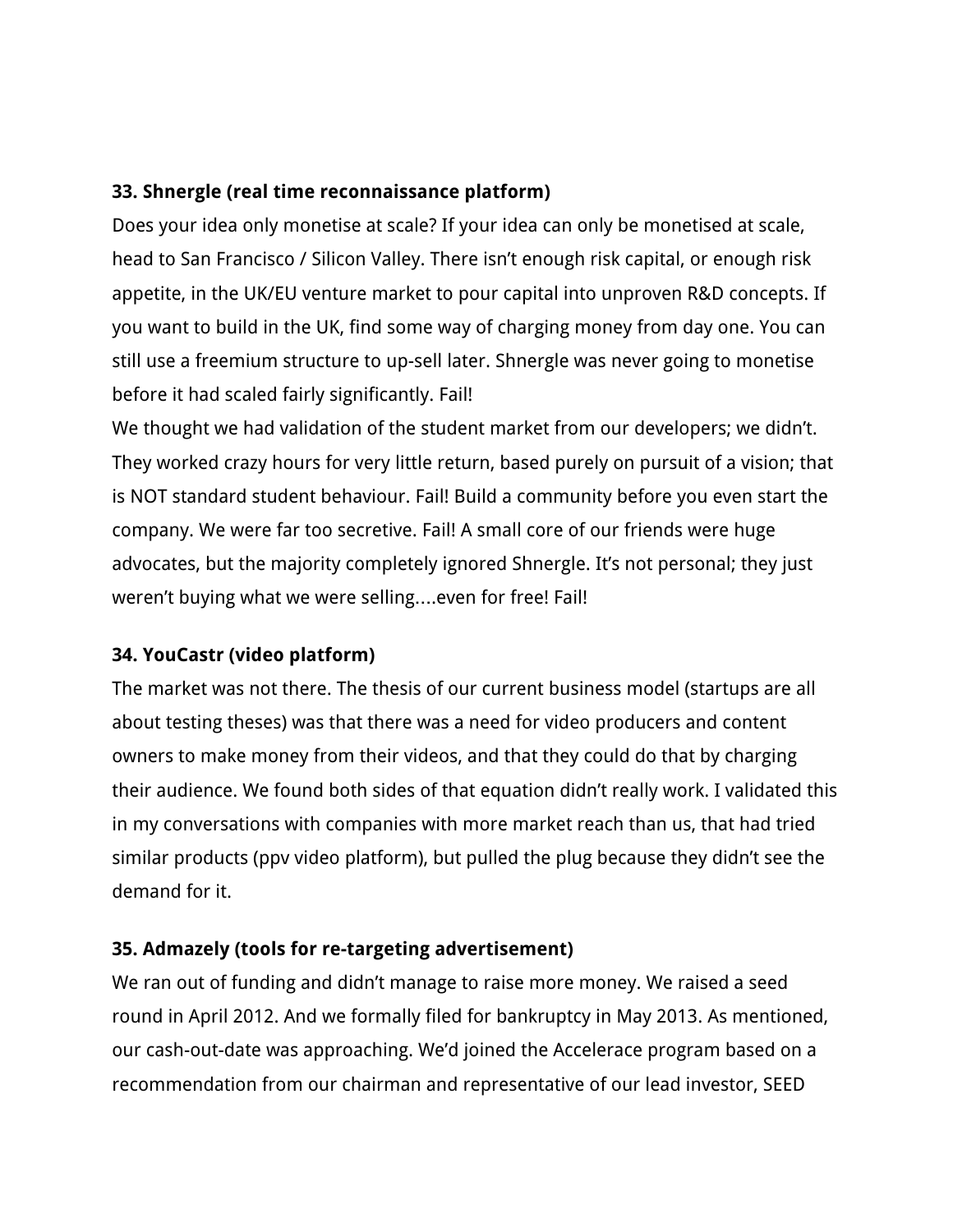Capital. The program does a lot of good things. The reason we joined was that it has a loan option for program alumni companies. The people in the program has to recommend you, you jump through a few hoops, you pitch and negotiate and finally you present to their equivalent of the infamous partner meeting - the Investment Committee.

## <span id="page-18-0"></span>**36. Meetro (multi-network social messenger)**

We could have gone about trying to fix Meetro but the team was just ready to move on. Raising money on the flat growth we had was nearly impossible. Plus I knew that in order to keep the tight-knit team we had built together, we needed to shift focus for sanity sake. People (myself included) just felt beat up. We knew that fixing these issues would involve a complete rearchitecturing of the code, and people just weren't excited about the idea enough anymore to do it right.

## <span id="page-18-1"></span>**37. eCrowds (on-demand content-centered community platform)**

As the product became more and more complex, the performance degraded. In my mind, speed is a feature for all web apps so this was unacceptable, especially since it was used to run live, public websites. We spent hundreds of hours trying to speed of the app with little success. This taught me that we needed to having benchmarking tools incorporated into the development cycle from the beginning due to the nature of our product.

## <span id="page-18-2"></span>**38. Backfence (hyperlocal news sites)**

Hyper-local is really hard. Don't kid yourself. You don't just open the doors and hit critical mass. We knew that from the jump. It takes a lot of work to build a community. Look carefully at most hyper-local sites and see just how much posting is really being done, especially by members of the community as opposed to be the sites' operators. Anybody who's run a hyper-local site will tell you that it takes a couple of years just to get to a point where you've truly got a vibrant online community. It takes even longer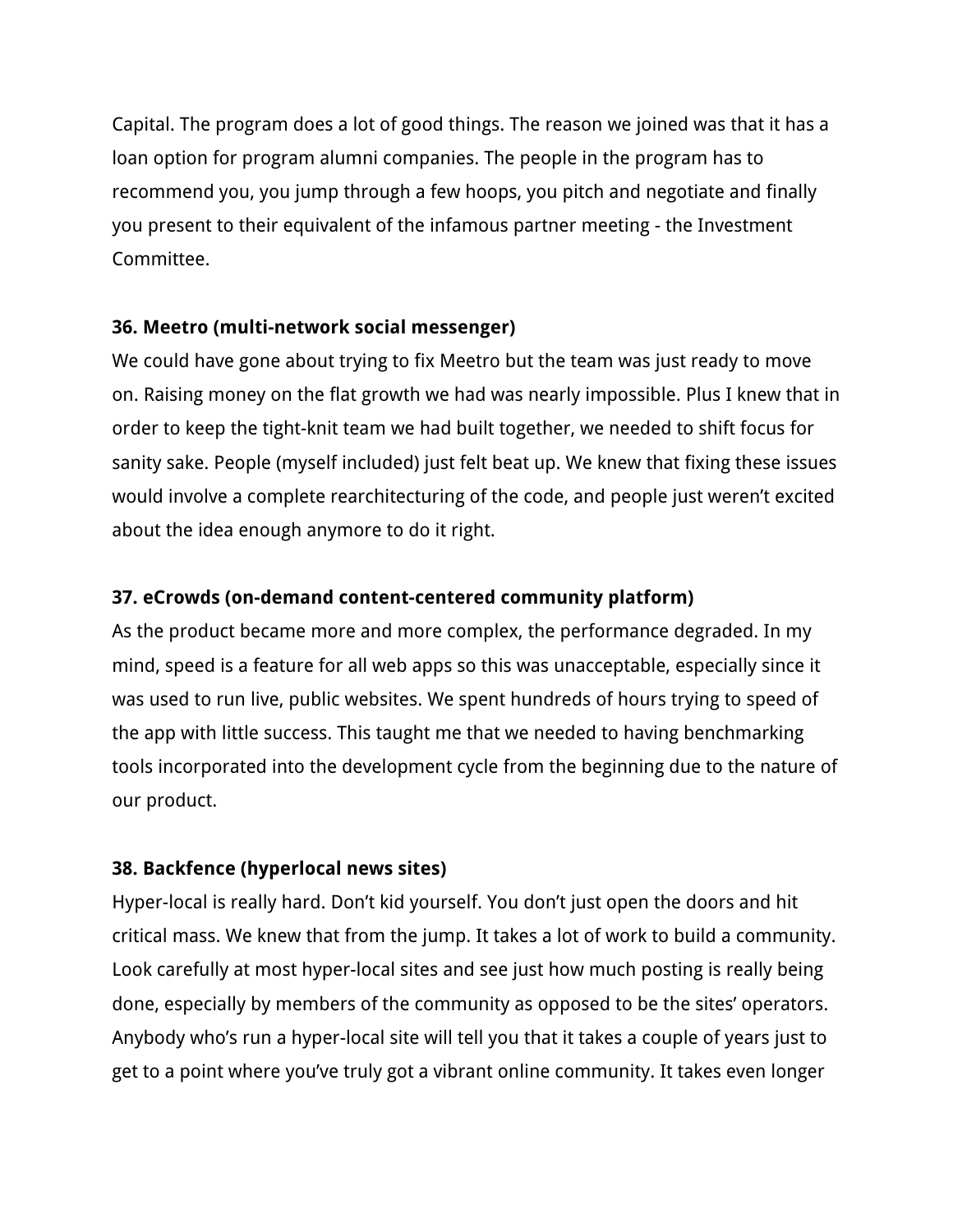to turn that into a viable business. Unfortunately, for a variety of reasons, Backfence was unable to sustain itself long enough to reach that point.

## <span id="page-19-0"></span>**39. Standout Jobs (recruitment communication platform)**

We raised too much money, too early for Standout Jobs (~\$1.8M). We didn't have the validation needed to justify raising the money we did. Part of the reason for this is that the founding team couldn't build an MVP on its own. That was a mistake. If the founding team can't put out product on its own (or with a small amount of external help from freelancers) they shouldn't be founding a startup. We could have brought on additional co-founders, who would have been compensated primarily with equity versus cash, but we didn't.

Our timing was terrible. We launched the paying version of our application in the fall of 2008 about 5 minutes before the economy collapsed. We knew the economy was heading south, but we had no idea how bad it would be and how long it would last. And we failed to react quickly and aggressively enough.

## <span id="page-19-1"></span>**40. Inhabi (a matchmaking service for renters and landlords)**

It wasn't about the quality of the cofounders' working relationship. Inhabi had always been self-funded, so the matter at hand was of a more practical nature. We weren't really listening to our customers enough along the way. Inhabi should have focused on the lower-tier landlords, or those who have a harder time finding tenants, rather than the high-end landlords. Sometimes businesses are not supposed to work and it has nothing to do with how smart or capable the entrepreneur is. We didn't push too hard on finding the next step for Inhabi because we both found great opportunities.

## <span id="page-19-2"></span>**41. 99dresses (Buy, sell & trade fashion)**

Growth started to slow down. The average value of items listed steadily declined and our fees were based on this value, so although we were growing transaction volume our revenue wasn't budging. We started to see some holes in the business model.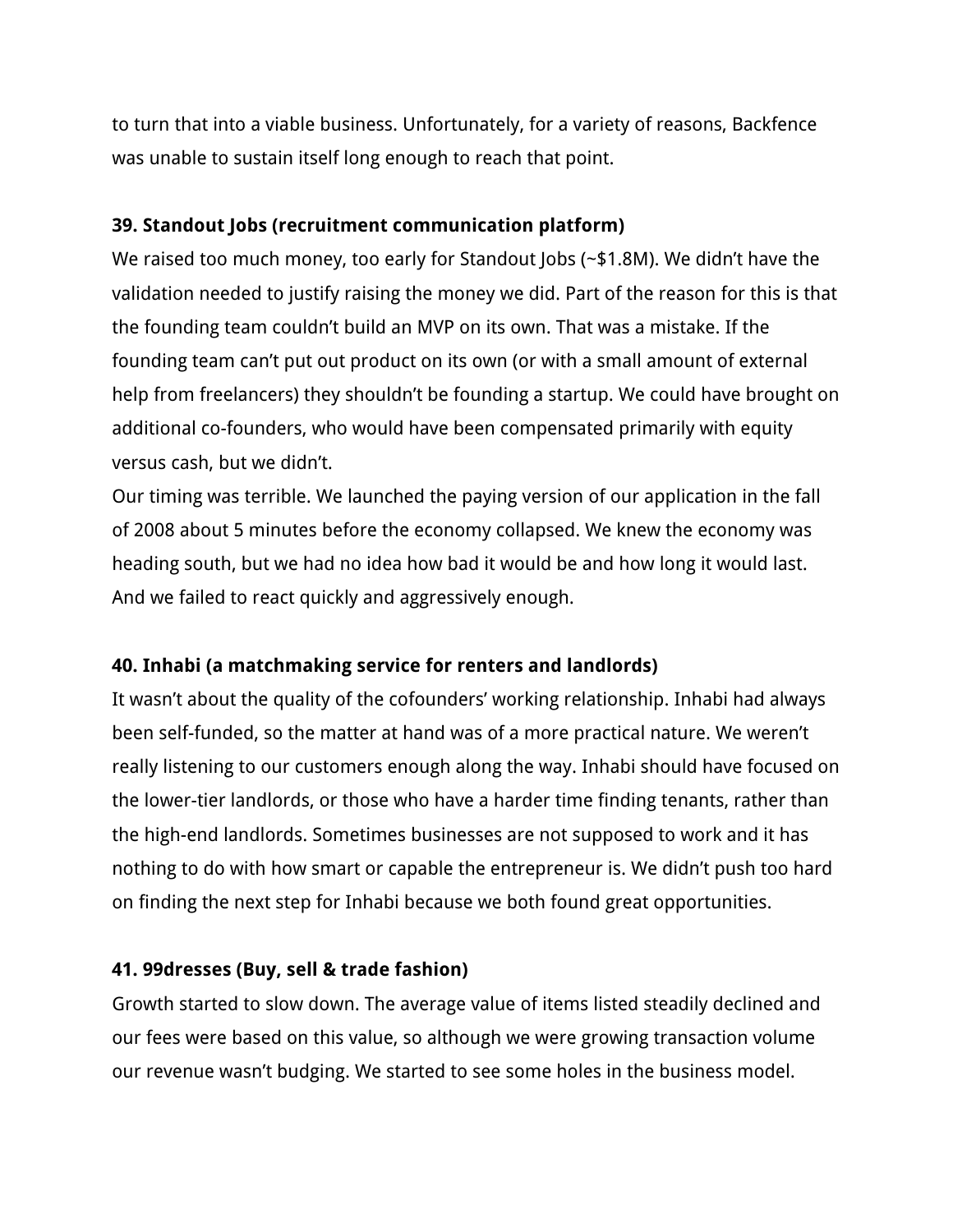Whilst our retention was great, we worried about our activation rate. We only had one institutional investor in our previous funding round, and I was so relieved when they told me they wanted to lead this bridge. Boom! It looked like we were going to live to see another day. It's incredibly frustrating to try and try and try, and when you finally start to get some good traction you fall off a cliff. Our business still had problems.

## <span id="page-20-0"></span>**42. Zillionears (flash sale platform for musicians)**

Our first beta test was a disaster when Amazon (who was our payment processor) suspended our account for not complying with money transfer issues. Fans were able to participate in the sale, but we were unable to capture their billing. We ended up paying the artist out of our own pocket and giving everyone his music for free (and we never told him that happened until now). From that beta test we found out that our software needed to be rewritten to comply with Amazons terms. More importantly though, people really didn't really LIKE anything about our product. No one that used the service thought it was that cool. In fact, some people that participated in the sale didn't even like our "dynamic pricing" system.

## **43. Springpad (one-time Evernote rival)**

The six-year-old Boston company, which raised more than \$7 million, had around 400,000 people using its digital notebooks to save tasks, notes, checklists, and more. There was a need for people to store their stuff and sync it across multiple devices. But that does not a business make. We built a cool product, but we didn't build a business. Do you build a user base and then worry about making money, or vice versa? We went back and forth. But unfortunately we didn't grow fast enough to roll out an ad-support model. We were not able to secure additional funding or scale to become a self-sustaining business.

## <span id="page-20-1"></span>**44. Vinetrade (building and managing wine portfolios)**

We had raised a seed round from some reputable investors on the back of small, but decent, early traction. Unfortunately, over time we found that while people used the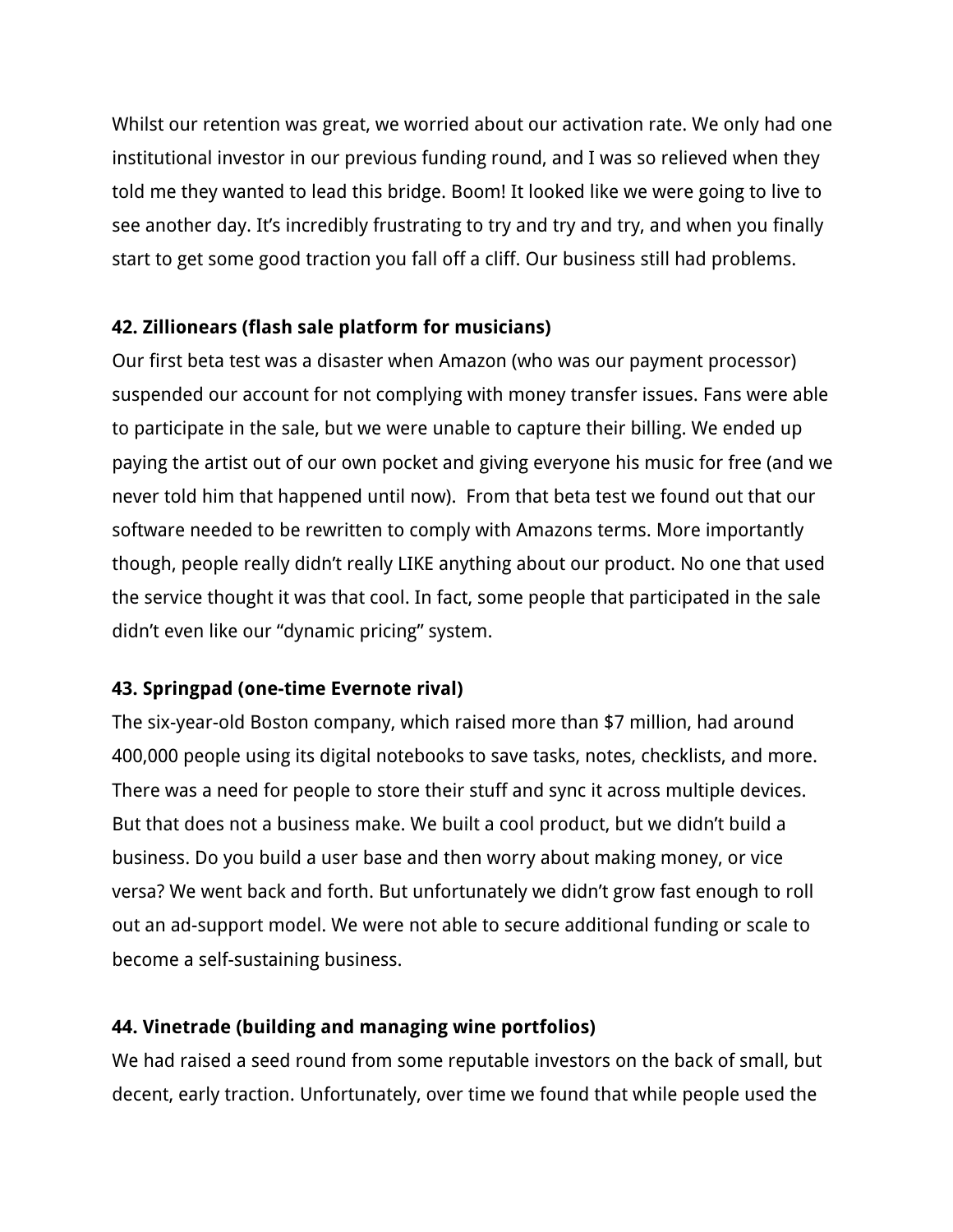site once or twice, they quickly reverted back to emails and phone calls. We always knew that people bought this wine for fun. The buying process, and talking to others about the wine, turns out to be part of that fun. We tried to abstract these problems (hold wine on behalf of others, change owner in our database when it's traded), but it was a huge headache and we couldn't find a way past the human errors, and need for human reconciliation. We wanted to be a marketplace, but in reality we were turning in to a normal wine merchant, masquerading as a marketplace.

#### <span id="page-21-0"></span>**45. Turntable.fm (streaming music service)**

A big part of what doomed Turntable was trying to play by the rules. We wanted to do it all the right way, nothing shady, always working with the labels. That meant paying every time a song was streamed, not simply piggybacking on copyrighted music hosted by sites like YouTube or SoundCloud that might have been uploaded illegally. The company also cut off access to its international users in areas it hadn't yet signed deals. That really curtailed our growth. Fans used Turntable to create 1 million virtual DJ rooms and play more than 400 million songs — but it hasn't made for much of a business. At the height of its popularity, Turntable raised \$7.5 million.

## <span id="page-21-1"></span>**46. Tab (prepaid loyalty app)**

We raised seed money from a local angel investor early on, joined an accelerator and started to grow the team. We encountered a lot of issues that on their own we could have tackled, but together set us on a path to failure that we struggled with. Investors wanted to see former payments, daily deal and retail executives as the team behind Tab—not three random guys trying their hand at "disrupting a crowded space". It was not that this was a deal breaker for investors, but because of some of the other mistakes we made, it played a major part in the slow demise of Tab. The problem was that we wanted all the bells and whistles from day one: payment processing, account profiles, multiple locations, transaction histories, email receipts

and more. The result was that we ended up building something completely different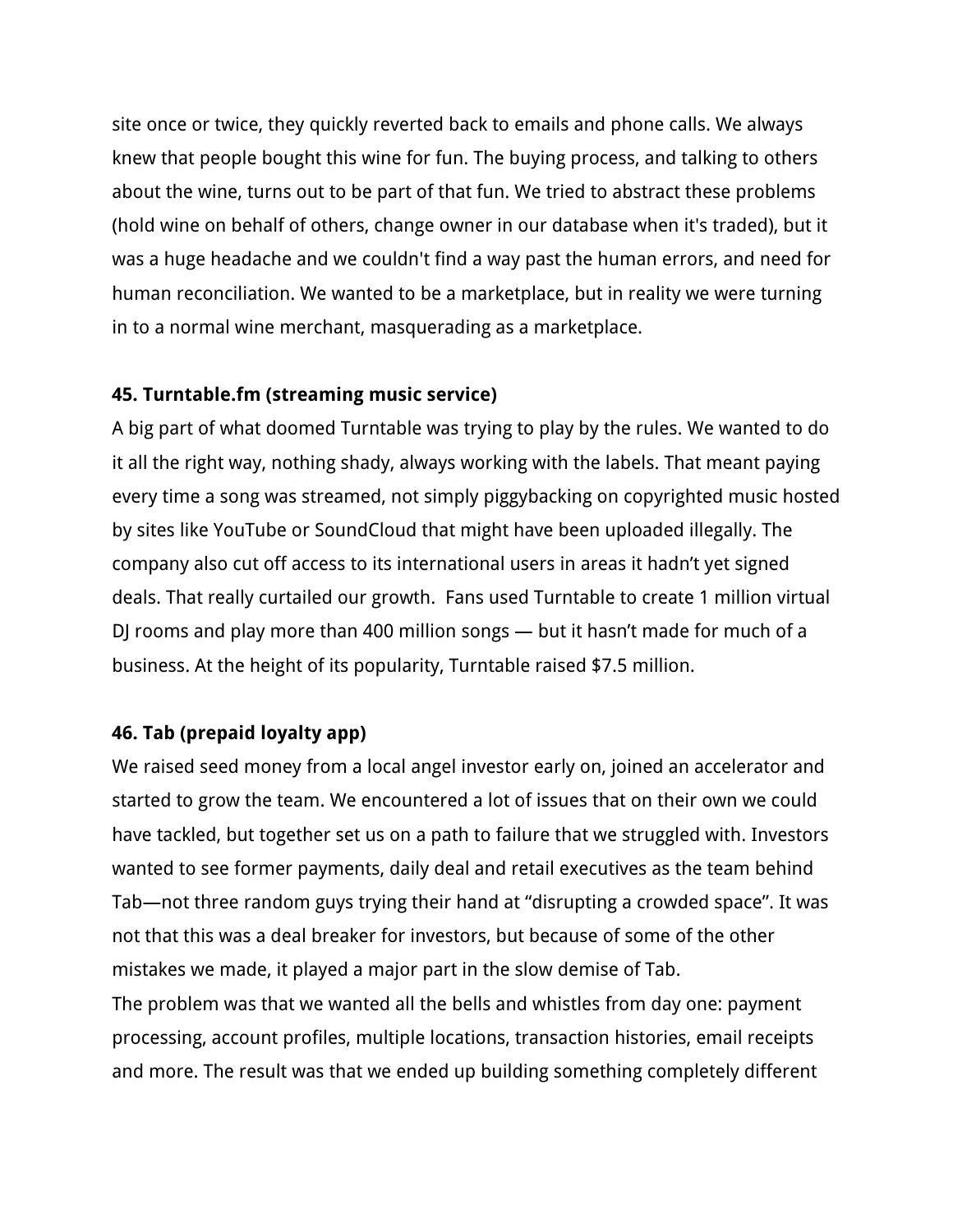than what we tested and we built too many features without validating they were needed. We did not build any real financial models until one of our existing investor asked us for one. Once we started scaling-up shops and building a sales team, we were no longer raising money on a vision — we were raising money on our metrics. As we only had several months of runway left, we did not have the cash to keep our early growth levels and quickly picked all the low hanging fruit we could.

## <span id="page-22-0"></span>**47. Intellibank (sort of like Dropbox)**

At Intellibank, we did not achieve product-market fit. Every customer was asking for something different and we gave it to them. We had six markets with 40 different types of customers, and in hindsight, we should have developed just one product. We couldn't be all things to all people — and by failing to declare our major, we created a world of chaos for our sales, product and marketing teams. We raised money and could have been the next big thing, but it never happened.

## <span id="page-22-1"></span>**48. Teamometer (online team diagnostic tool)**

I had all those people who were interested in the product. I judged the product "validated" (WRONG! WRONG! WRONG!) and went on to build it. Looking back, I cannot believe how stupid I was. I had all those people who said they were interested and the obvious next step was NOT building the product, but TALKING to the people who were interested.

# <span id="page-22-2"></span>**49. Tutorspree (online tutoring marketplace)**

We learned about how to make the toughest decision of all – to shut Tutorspree down, not because it was not a business, but because we could not make it the company we wanted. Tutorspree's mission was to match up quality tutors with students. Simple enough. It has accumulated 7000 tutors on its platform after raising \$1.8 million. The problem, observers say, is that the company's founders, Aaron Harris, Ryan Bednar, Josh Abrams had little experience in the education category and not enough time to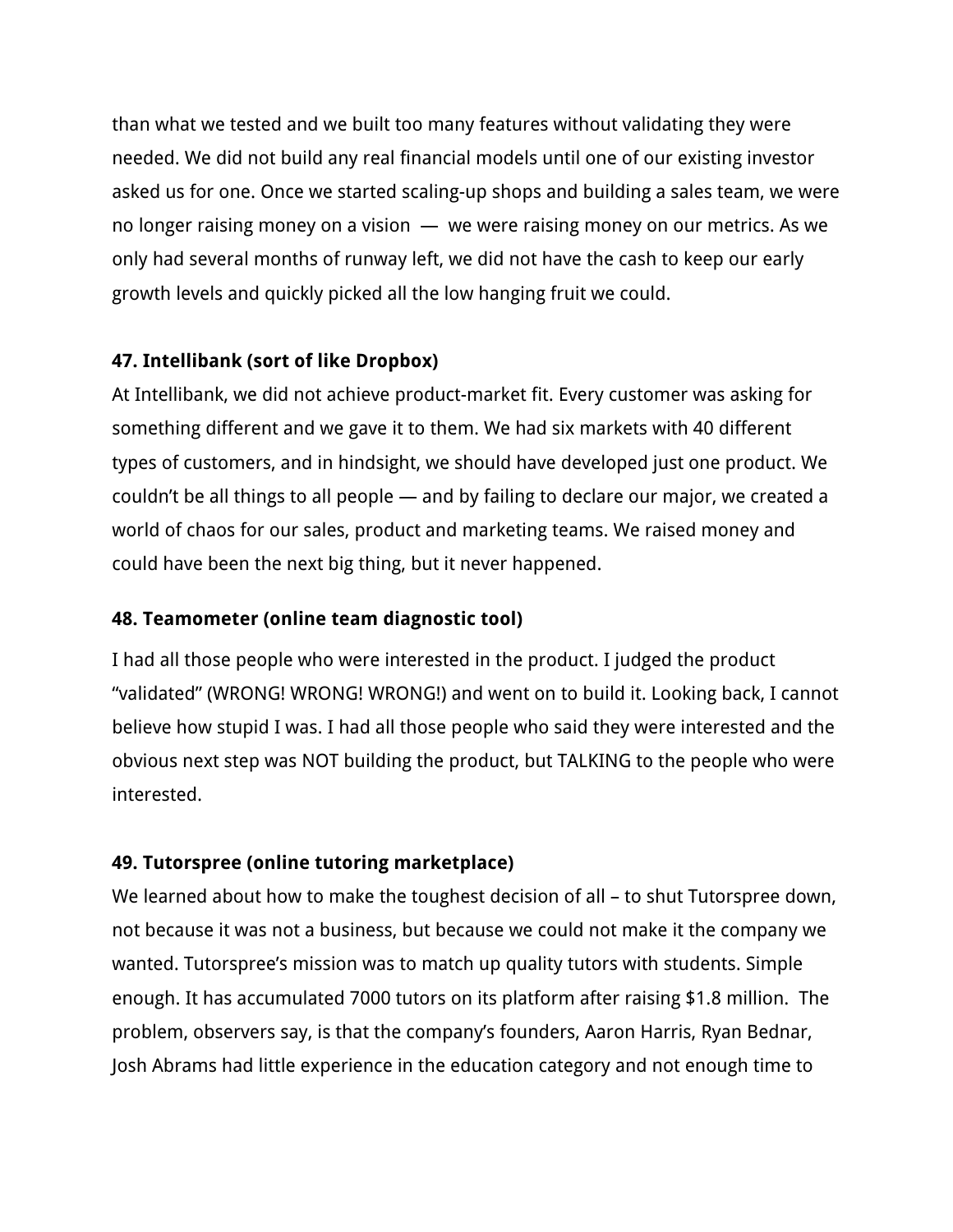gain domain expertise. Beyond that, marketplaces are difficult and tutoring is competitive. It is seasonal and it has geographical limitations. Once Tutorspree matches a tutor with its tutee, there is little to stop them from paying the tutor in-person and cutting Tutorspree (and its fees) out of the picture.

## <span id="page-23-0"></span>**50. Exfm (browser-based music discovery)**

The high costs of processing millions of new songs every month while attempting to keep that data relevant and useable is monumental. The technical challenges are compounded by the litigious nature of the music industry, which means every time we have any meaningful growth, it's coupled with the immediate attention of the record labels in the form of takedowns and legal emails. All this adds up to a very challenging position for a small startup with grand visions to make any real headway.

## <span id="page-23-1"></span>**51. Grooveshark (music-sharing service)**

We started out nearly ten years ago with the goal of helping fans share and discover music. But despite best of intentions, we made very serious mistakes. We failed to secure licenses from rights holders for the vast amount of music on the service. That was wrong. We apologize. Without reservation. As part of a settlement agreement with the major record companies, we have agreed to cease operations immediately, wipe clean all the data on our servers and hand over ownership of this website, our mobile apps and intellectual property, including our patents and copyrights.

## <span id="page-23-2"></span>**52. Secret (anonymous sharing app)**

After a lot of thought and consultation with our board, I've decided to shut down Secret. This has been the hardest decision of my life and one that saddens me deeply. Unfortunately, Secret does not represent the vision I had when starting the company, so I believe it's the right decision for myself, our investors and our team. I believe in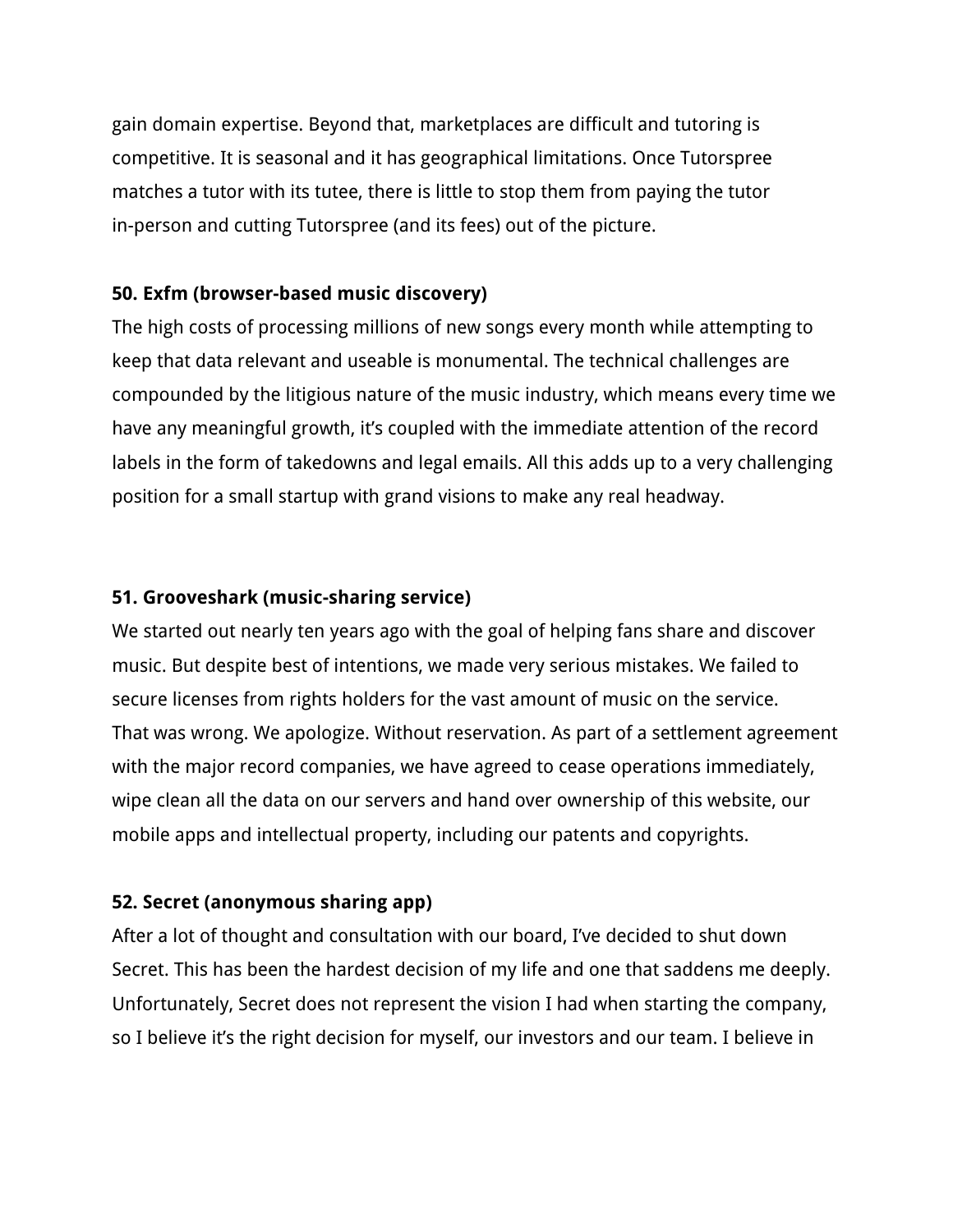honest, open communication and creative expression, and anonymity is a great device to achieve it.

But it's also the ultimate double-edged sword, which must be wielded with great respect and care. I look forward to seeing what others in this space do over time. Innovation requires failure, and I believe in failing fast in order to go on and make only new and different mistakes.

## <span id="page-24-0"></span>**53. Trada (paid search crowdsourced marketplace)**

Trada began its truly innovative approach to managing paid search campaigns in 2008. Our expert community and software tools helped enable thousands of advertisers to reach new customers. We recently became unable to pay Trada's creditors who have rights to all of Trada's assets as collateral. Today these creditors have instructed us to cease operations of the Trada marketplace. We truly regret the difficulty that this will cause our clients and community and we are working within the confines of the creditors' rights to mitigate these difficulties.

## <span id="page-24-1"></span>**54. GigaOm (pioneering technology blog)**

Every founder starts on a path — hopeful and optimistic, full of desire to build something that helps change the world for the better, reshape an industry and hopefully become independent, both metaphorically and financially. Business, much like life, is not a movie and not everyone gets to have a story book ending.

Gigaom recently became unable to pay its creditors in full at this time. As a result, the company is working with its creditors that have rights to all of the company's assets as their collateral. All operations have ceased. We do not know at this time what the lenders intend to do with the assets or if there will be any future operations using those assets. The company does not currently intend to file bankruptcy. We would like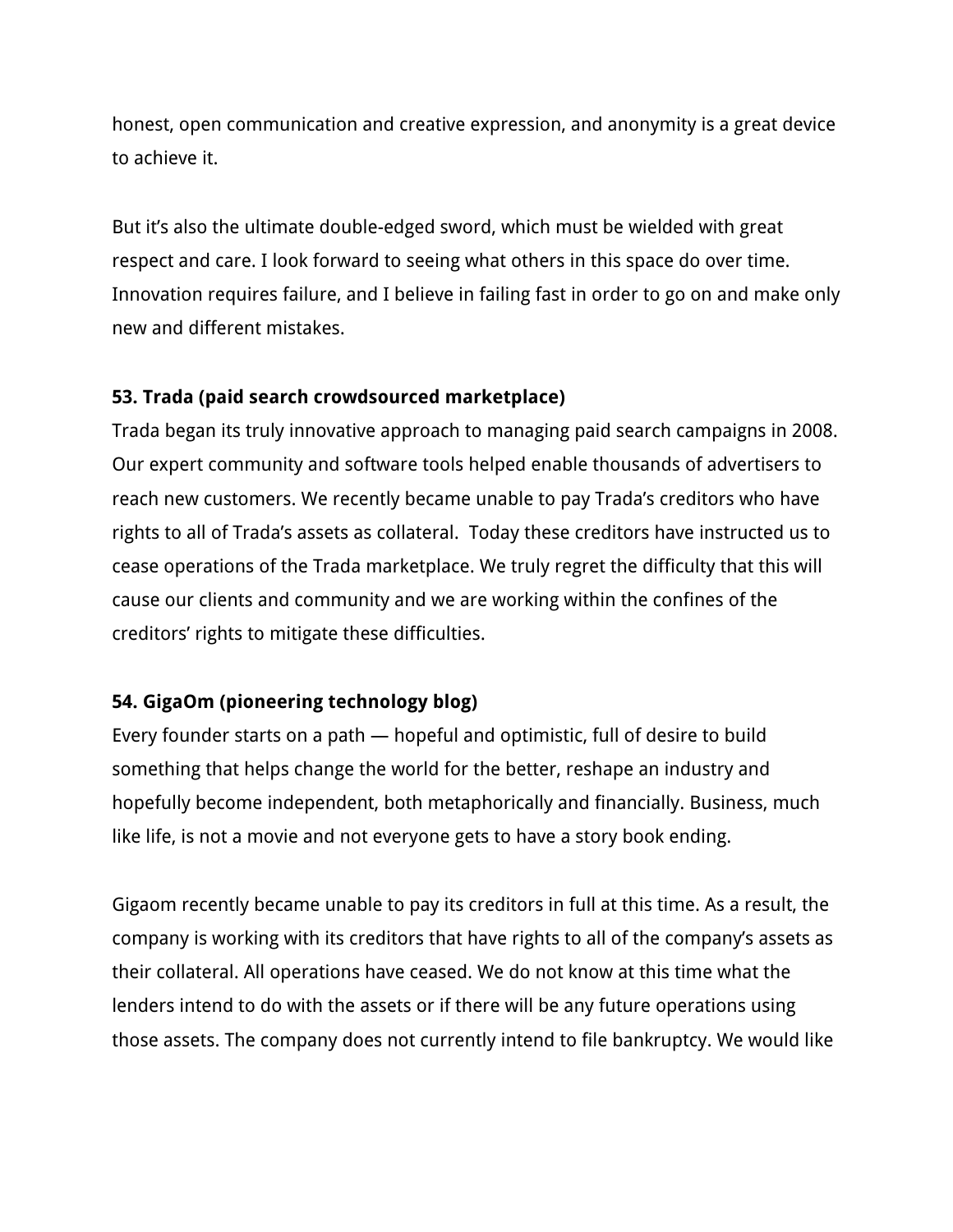to take a moment and thank our readers and our community for supporting us all along.

#### <span id="page-25-0"></span>**55. 12 Lessons on Closing Down Your Idea**

Semi-anonymized (but brutally honest) lessons from three top entrepreneurs Contributors: Evan Baehr, Ofo Ezeugwu, Sebastián León. Compiled by: Brian Truong

## **Lesson 1: Two founders is the best number of founders (not one, not three, and most definitely not five).**

"First of all, don't do it alone. When you're alone, you have no one to bounce ideas off of; you don't have someone to tell you you're wrong. When you have more than two founders (e.g. 3), you can have two founders team up against the third one. Factions can form. One super-angel once told me that of all teams with 3 co-founders he invested in, 90% of them bullied one of the founders out. Once you have more than two, you have a lot of personal politics come into play. With just one co-founder, you can sort through issues together. You want a partner, someone who is a majority stakeholder like yourself who shares in the decisions. You can make decisions more quickly."

## **Lesson 2: Companies die for two reasons: you either give up or run out of money.**

"Looking back, I guess you could say that things did not look promising when I had to push my co-founder(s) to work. If your teammates judge whether they will stay based on hitting certain benchmarks month to month, it won't work out. You can't really have partners who are in it conditionally because if things go south, they are the first ones out. You want people who will work on this unconditionally even if it goes nowhere. Ultimatums are not how companies should live."

## **Lesson 3: Don't be too fast when bringing on teammates.**

"When we first started out, our process of building the company was to first define the product, talk to customers, and then try to find people to plug in. This is wrong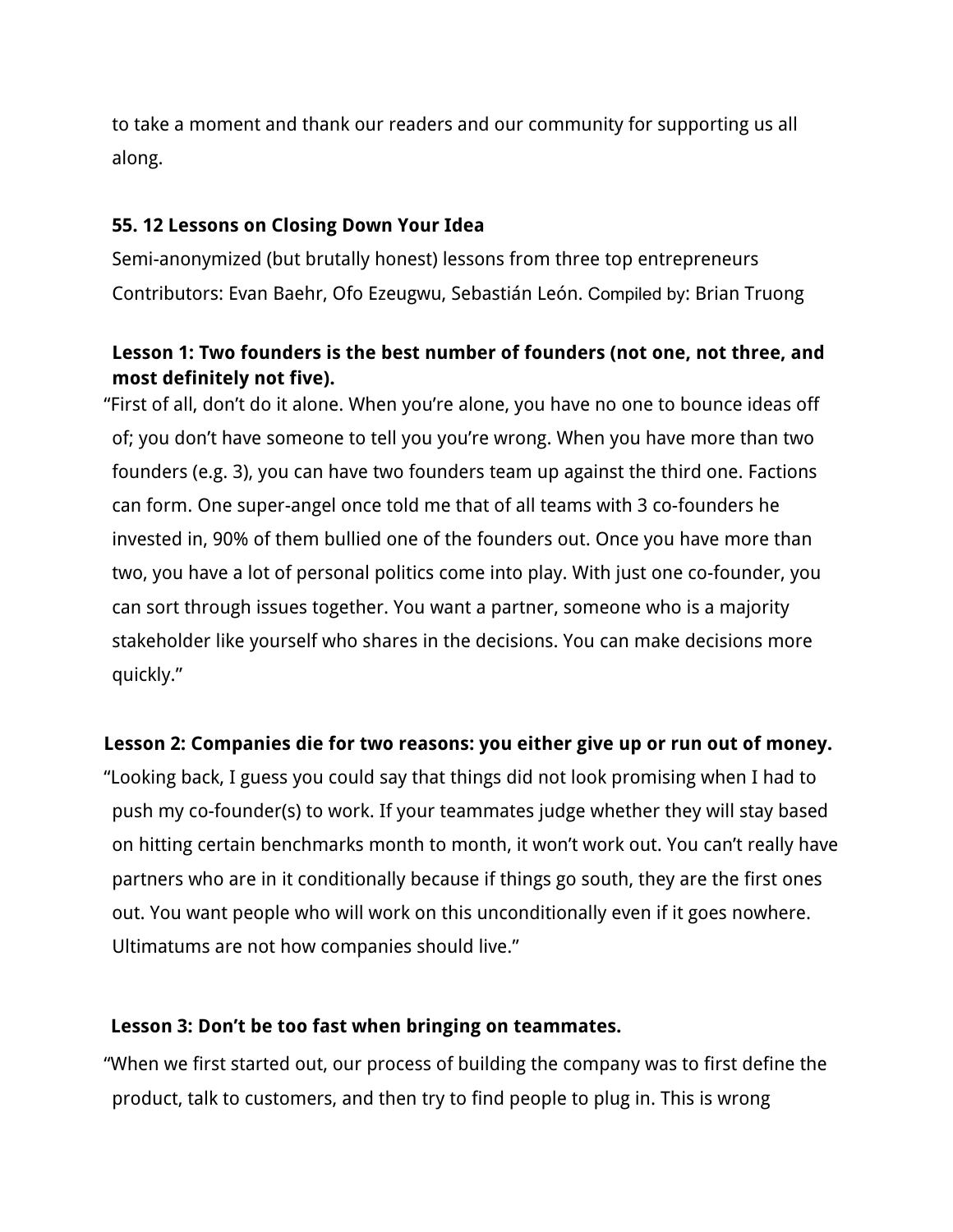because rushing to find people to fill roles results in bad hires. What you really need to start with is a concept and the right people to do it. Be slow in bringing on team members and only bring on people you absolutely need because if not, you end up with many people who can't execute but that you have to manage"

#### **Lesson 4: Believe what customers do, not what they say.**

"When we were building the product out, we were received with great fanfare with bloggers, tech CEOs, and writers. People were really excited to talk about it, and everyone signed up on the list with a "We love it. We want it." mentality. But when we launched and finally asked our sign-ups to actually use the product and give us their personal information, people no longer wanted it. Customer acquisition costs shot up. The lesson here is that it is one thing for customers to think it's a good idea and another if they will actually use it."

## **Lesson 5: Cultivate deep relationships with your investors.**

"Because we had a trusting and deep relationship with most of our investors, there was a level of confidence from them that clearly this was the right thing to do [to shut down the company]. Invest in your social capital account with them, so that when you face a difficult decision, they will help process your decision and trust you with their money. The last thing you want are your investors angry at you as you close down your company. "

## **Lesson 6: Limit what you offer.**

"We failed in that we tried to tune our product to everything we thought the client needed rather than what we ourselves could build well. The hardest part when offering lots of features is that clients continue to say that they like what you offer, but at the end of the day, it won't work out unless you can do 1–2 things absolutely right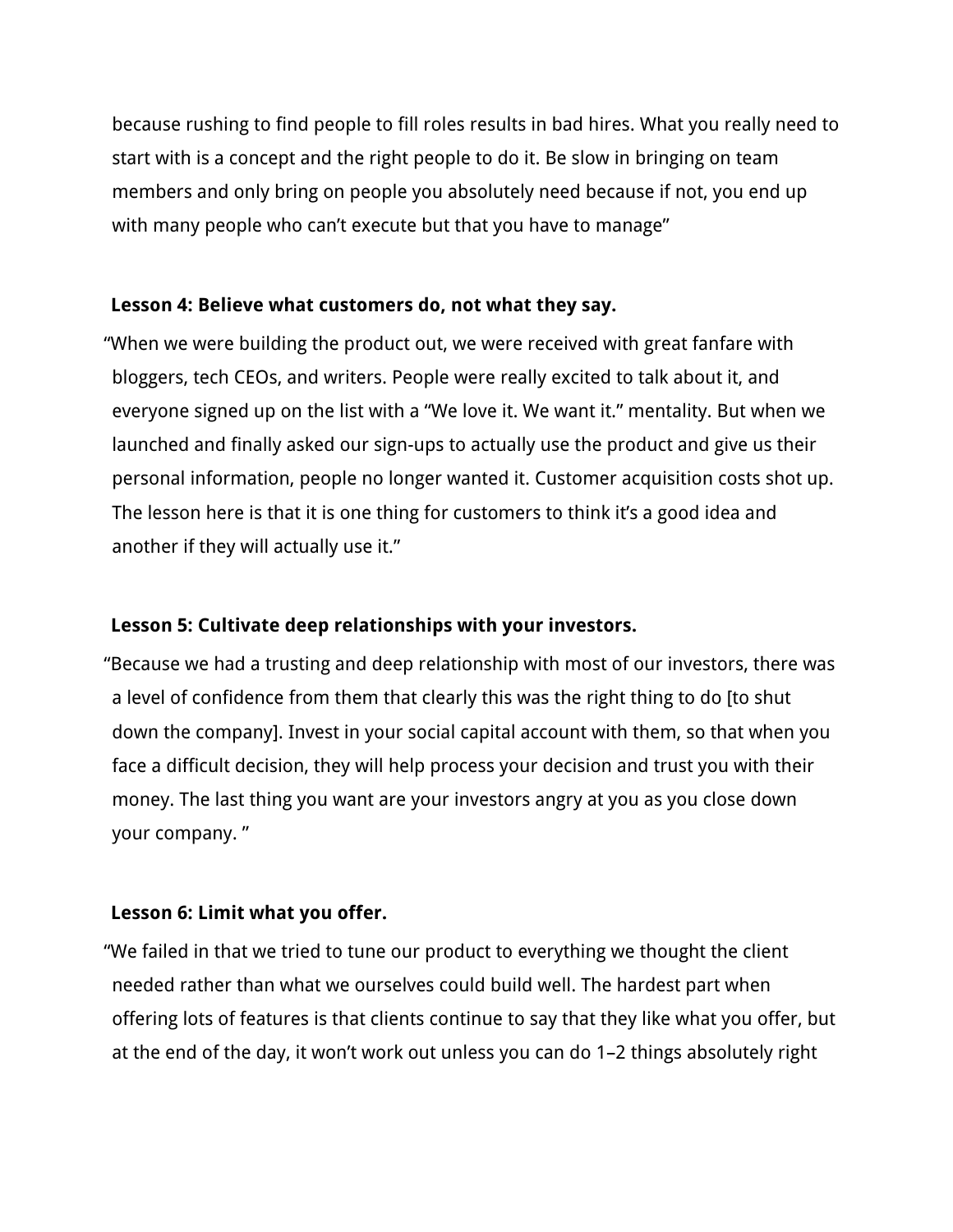and expand from there. There's just not enough time in the world to do 40 things well right from the start."

## **Lesson 7: Your 2–3 sentence pitch needs to make sense.**

"If it takes 15 minutes to explain your idea, it's probably not going to work. You can't recruit anyone if you can't explain your idea in 2–3 sentences. That's what happened to us."

## **Lesson 8: Friends don't always give "honest" feedback.**

"We asked our friends for feedback on our initial idea. And on one end, it was great! They were very willing to try things out and were patient with us. We knew all the people, and we could be comfortable asking them for advice. However, they had a friendly bias that they wanted to say nice things to us. They were what friends were for, but they were not people who had a reason to be very very honest with us."

# **Lesson 9: Starting with the technology first rather than problem first is a bad idea.**

"It's hard to be motivated when you aren't passionate about a problem. You don't want to retrofit. As technologists, start with the idea and problem first and work back the technology to fix the problem."

## **Lesson 10: In-house talent reigns over outsourced consultants.**

"Don't ever outsource your main functionality. Your core product or service shouldn't be outsourced because even if it is great, you still won't make much profit because you just become a middleman. Basically, who needs you if you aren't the driver of the main product?"